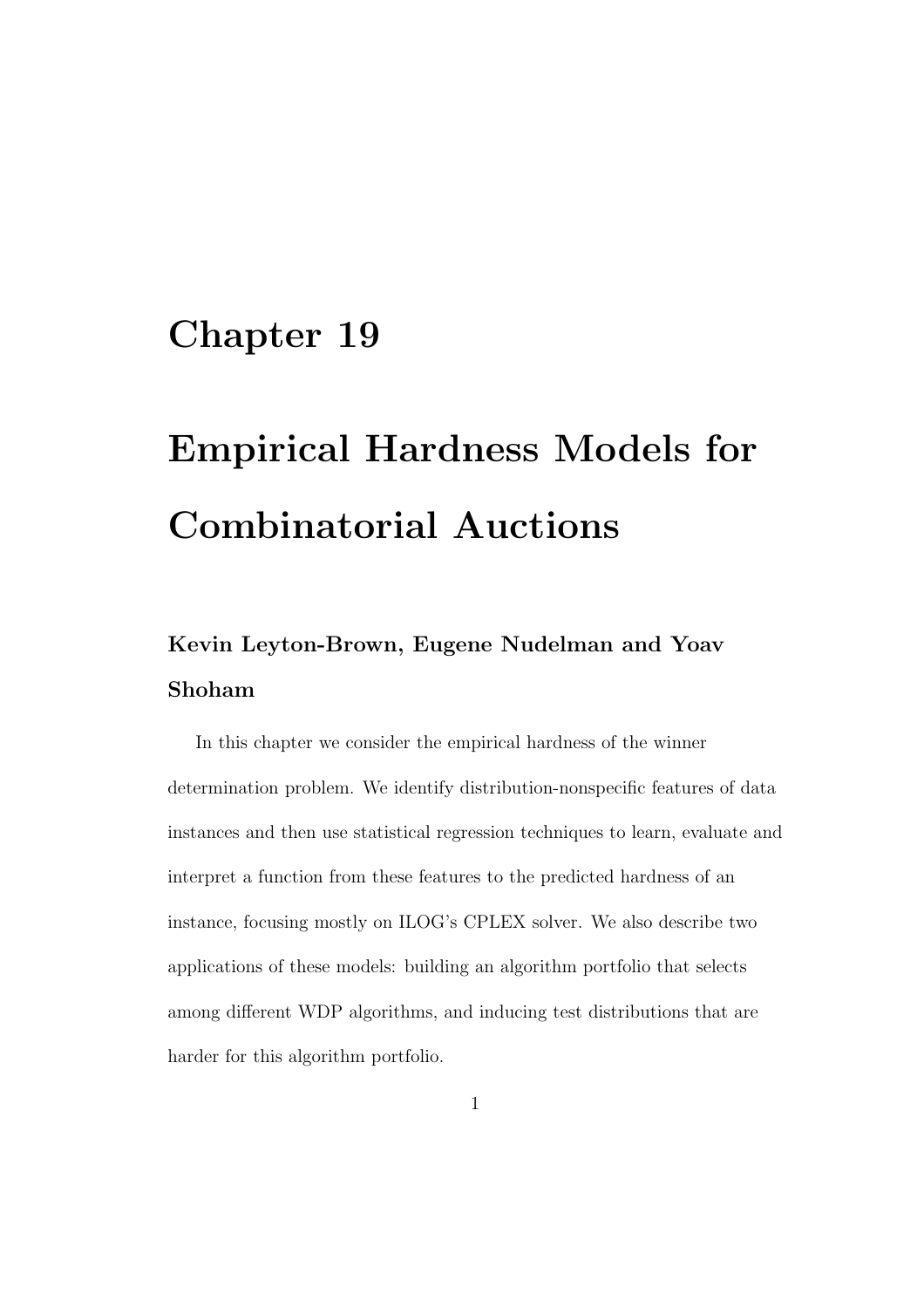#### 19.1 Introduction

Figure 14 in Chapter 18 showed that the runtimes of WDP algorithms can vary by many orders of magnitude across different problems of the same size, and even across different instances drawn from the same distribution. (In particular, this figure showed CPLEX runtimes for WDP instances of the same size varying from about a hundredth of a second to about a day.) This raises a puzzling question—what characteristics of the instances are responsible for this enormous variation in empirical hardness? Since an understanding of the amount of time an auction will take to clear is a requirement in many combinatorial auction application areas, an answer to this question would greatly benefit the practical deployment of WDP algorithms.

It is not altogether surprising to observe significant variation in runtime for a WDP algorithm, as such variation has been observed in a wide variety of algorithms for solving other  $N\mathcal{P}$ -hard problems. Indeed, in recent years a growing number of computer scientists have studied the empirical hardness of individual instances or distributions of various  $\mathcal{NP}$ -hard problems, and in many cases have managed to find simple mathematical relationships between features of the problem instances and the hardness of the problem. The majority of this work has focused on decision problems: that is, problems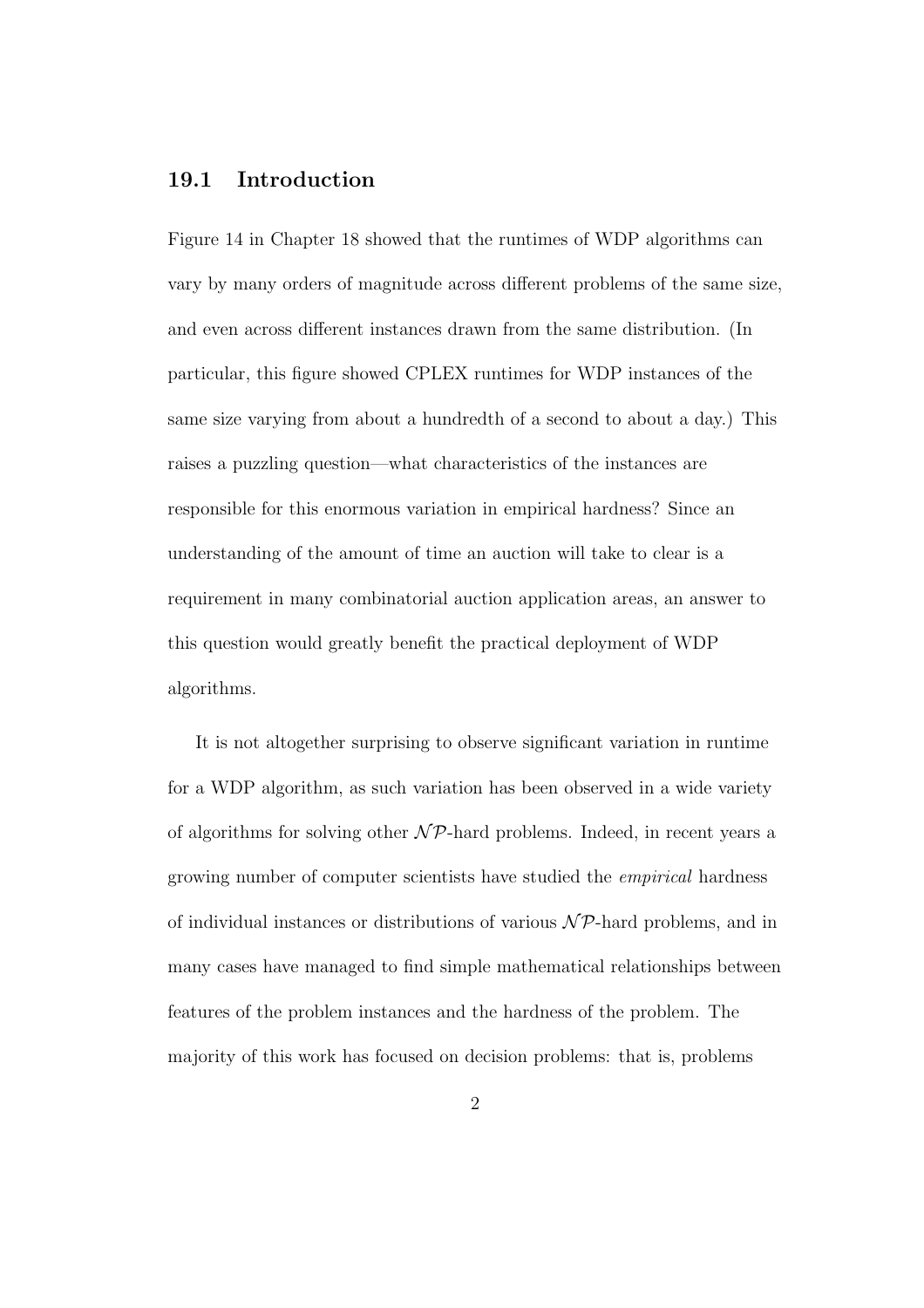that ask a yes/no question of the form, "Does there exist a solution meeting the given constraints?". The most successful approach for understanding the empirical hardness of such problems—taken for example in Cheeseman et al. (1991) and Achlioptas et al. (2000)—is to vary some parameter of the input looking for a easy-hard-easy transition corresponding to a phase transition in the solvability of the problem. This approach uncovered the famous result that 3-SAT instances are hardest when the ratio of clauses to variables is about 4.3 (Selman et al. 1996); it has also been applied to other decision problems such as quasigroup completion (Gomes and Selman 1997). Another approach rests on a notion of backbone (Monasson et al. 1998; Achlioptas et al. 2000), which is the set of solution invariants.

For optimization problems, experimental researchers have looked at reductions to decision problems, or related the backbone of an optimization problem to its empirical hardness (Slaney and Walsh 2001). It is also possible to take an analytic approach, although this approach typically requires strong assumptions about the algorithm and/or the instance distribution (e.g., that the branching factor is constant and node-independent and that edge costs are uniform throughout the search tree) (Zhang 1999; Korf and Reid 1998).

Some optimization problems do not invite study by existing experimental or theoretical approaches. Existing experimental techniques have trouble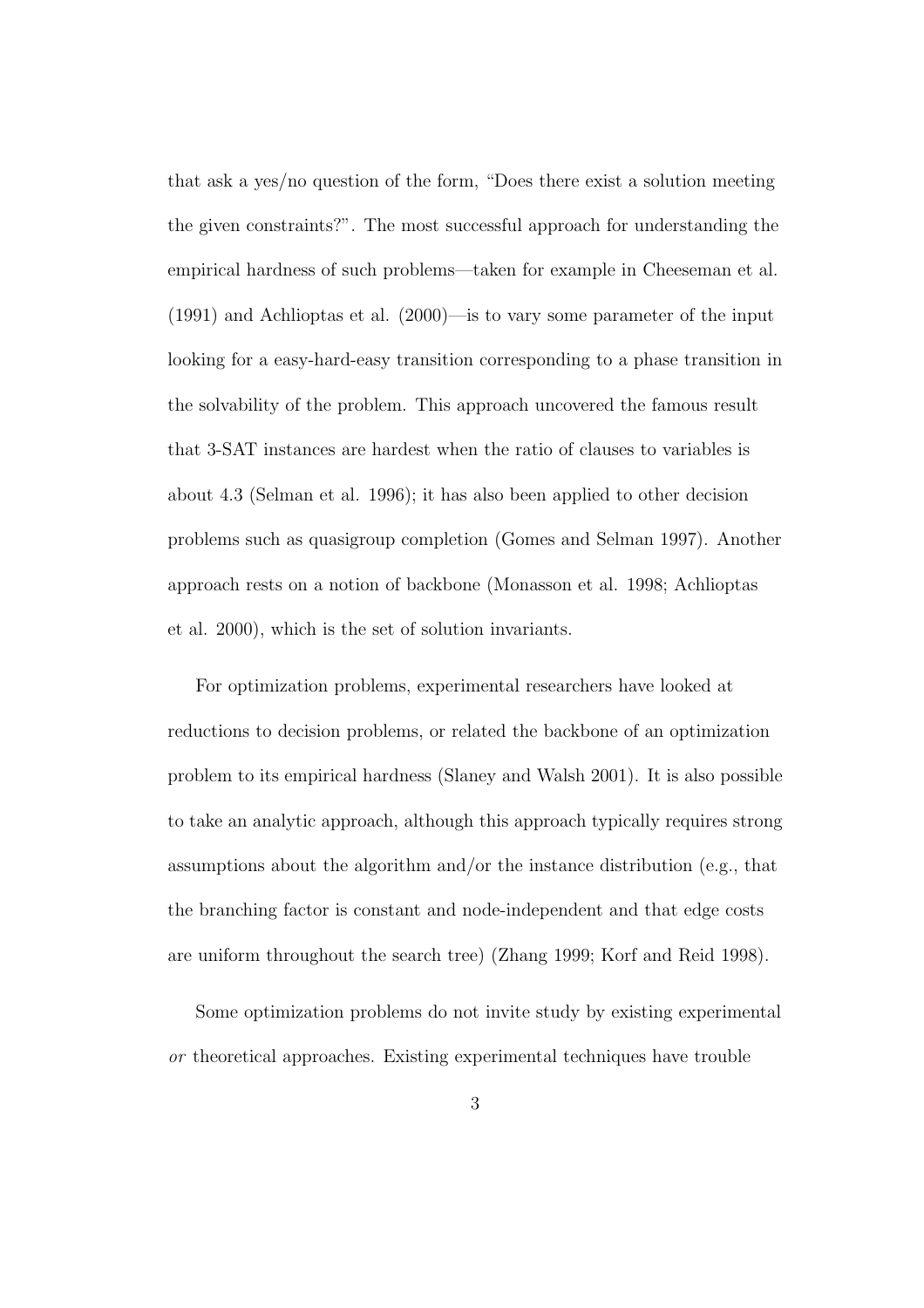when problems have high-dimensional parameter spaces, as it is impractical to manually explore the space of all relations among parameters in search of a phase transition or some other predictor of an instance's hardness. This trouble is compounded when many different data distributions exist for a problem, each with its own set of parameters. Theoretical approaches are also difficult when the input distribution is complex or is otherwise hard to characterize; moreover, they tend to become unwieldy when applied to complex algorithms, or to problems with variable and interdependent edge costs and branching factors. Furthermore, standard techniques are generally unsuited to making predictions about the empirical hardness of individual problem instances, instead concentrating on average (or worst-case) performance on a class of instances.

The empirical properties of the combinatorial auction winner determination problem are difficult to study for all of the reasons discussed above. Instances are characterized by a large number of apparently relevant features. Many different input distributions exist, each with its own large set of parameters. There is significant variation in edge costs throughout the search tree. Finally, it is desirable to predict the empirical hardness of individual problem instances. Thus, a new approach is called for.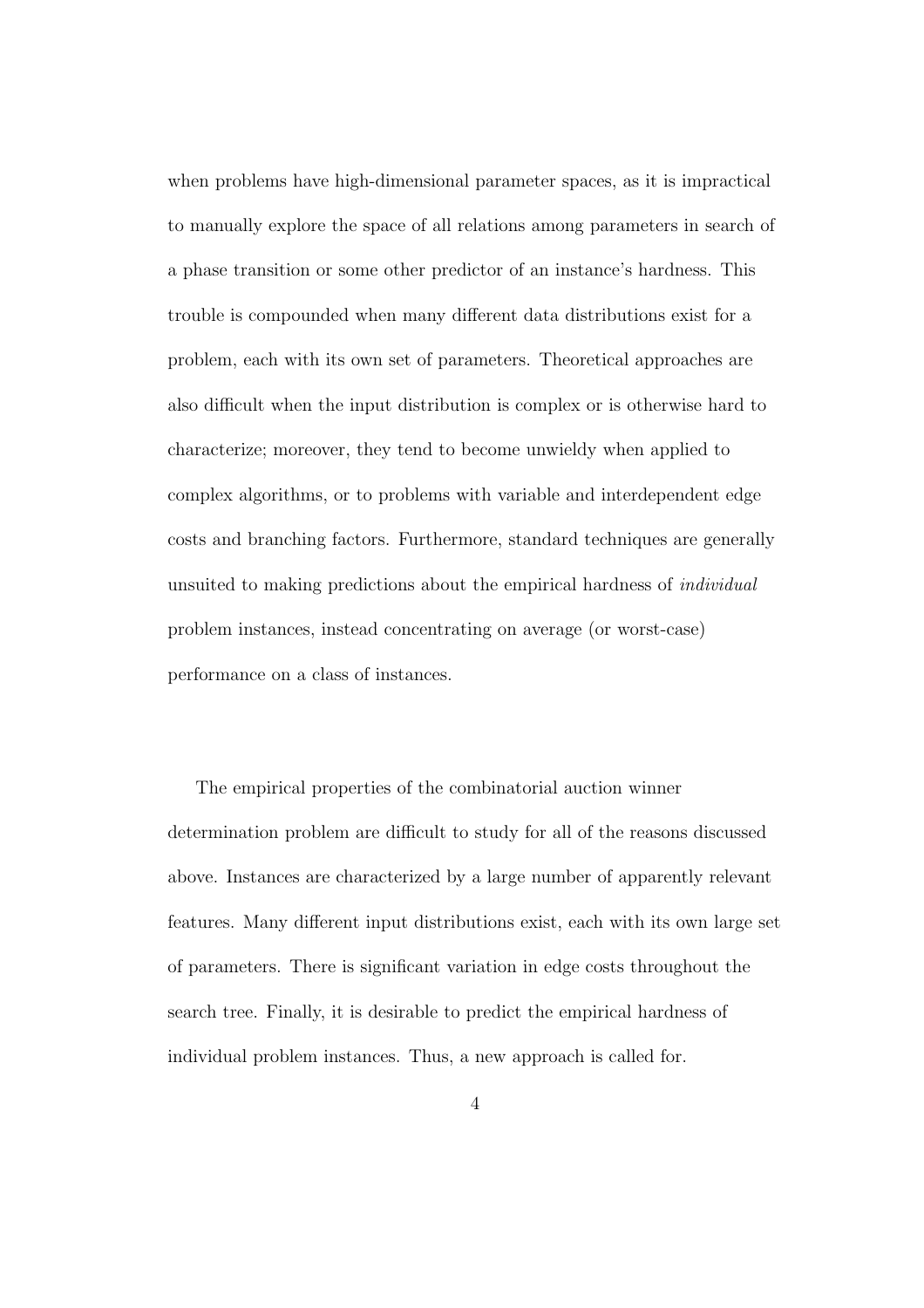#### 19.1.1 Methodology

Instead of using any of the approaches mentioned above, we suggested an experimental methodology for constructing hardness landscapes for a given algorithm (Leyton-Brown et al. 2002). Such models are thus capable of predicting the running time of a given algorithm on new, previously-unseen problem instances. They are built as follows:

- 1. One or more algorithms are chosen.
- 2. A problem instance distribution is selected, and the distribution is sampled to generate a set of problem instances.
- 3. Problem size is defined and a size is chosen. Problem size will be held constant to focus on unknown sources of hardness.
- 4. A set of fast-to-compute, distribution-independent features is selected.
- 5. For each problem instance the running time of each optimization algorithm is measured, and all features are computed.
- 6. Redundant or uninformative features are eliminated.
- 7. A function of the features is learned to predict each algorithm's running time, and prediction error is analyzed.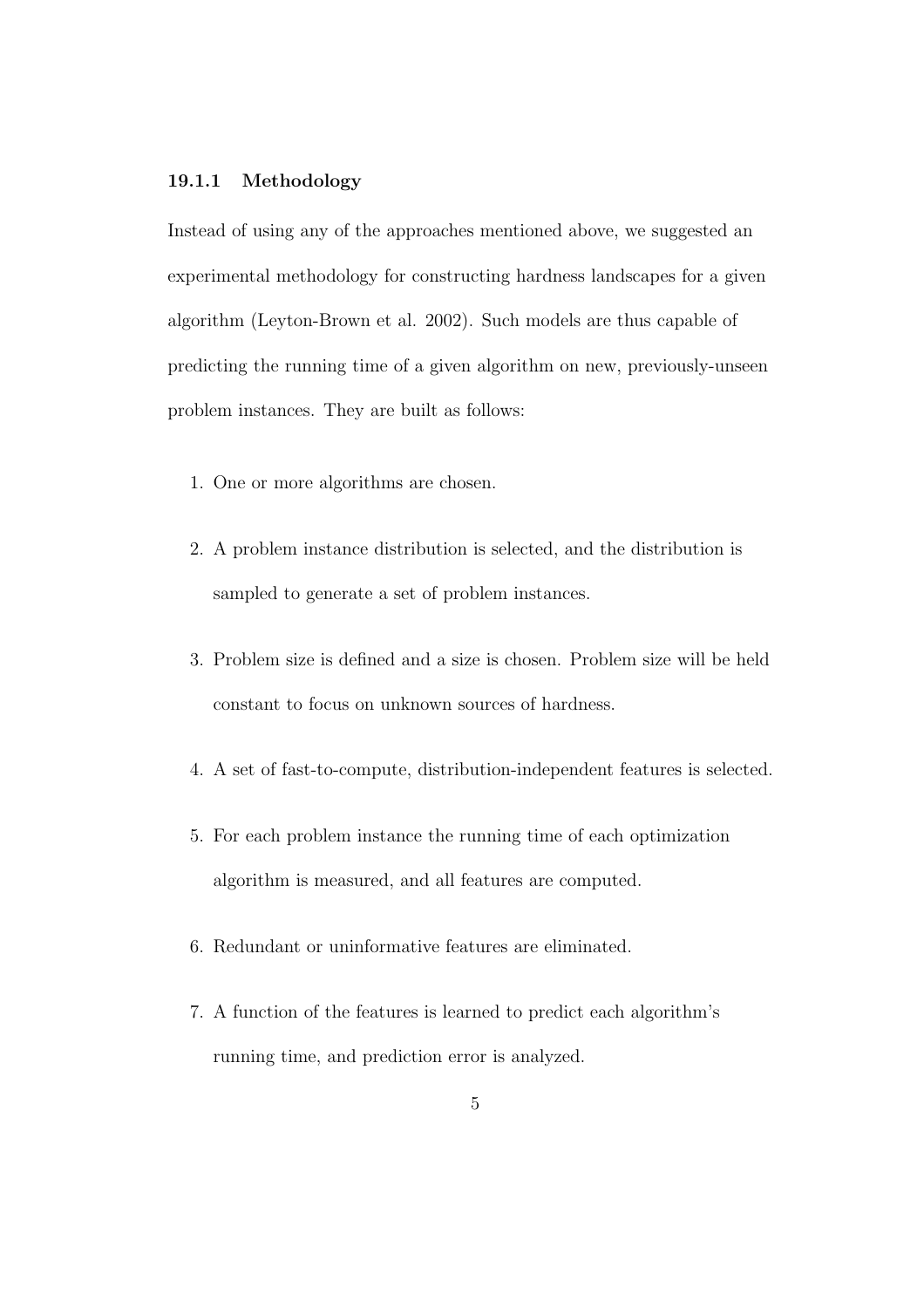The application of machine learning to the prediction of running time has received some recent study (see, eg., (Horvitz et al. 2001; Ruan et al. 2002; Lagoudakis and Littman 2000; Lagoudakis and Littman 2001)); however, there is no other work of which we are aware that uses a machine learning approach in order to understand the empirical hardness of an  $\mathcal{NP}$ -hard problem. There have been some reports in the literature about the relation of particular features or parameters of input distributions to the hardness of WDP instances (e.g., (Sandholm 2002)), but to our knowledge no systematic study has been attempted. Finally, as is common with hard problems, empirical evaluations have focused on scaling behavior of algorithms on different distributions rather than on structural differences at a fixed size.

As described above, our main motivation for proposing this methodology has been the problem of understanding the characteristics of data instances which are predictive of long running times. However, empirical hardness models have other more practical uses, making them important for CA practitioners as well as for academic researchers. These applications of empirical hardness models include:

- predicting how long an auction will take to clear;
- tuning benchmark distributions for hardness;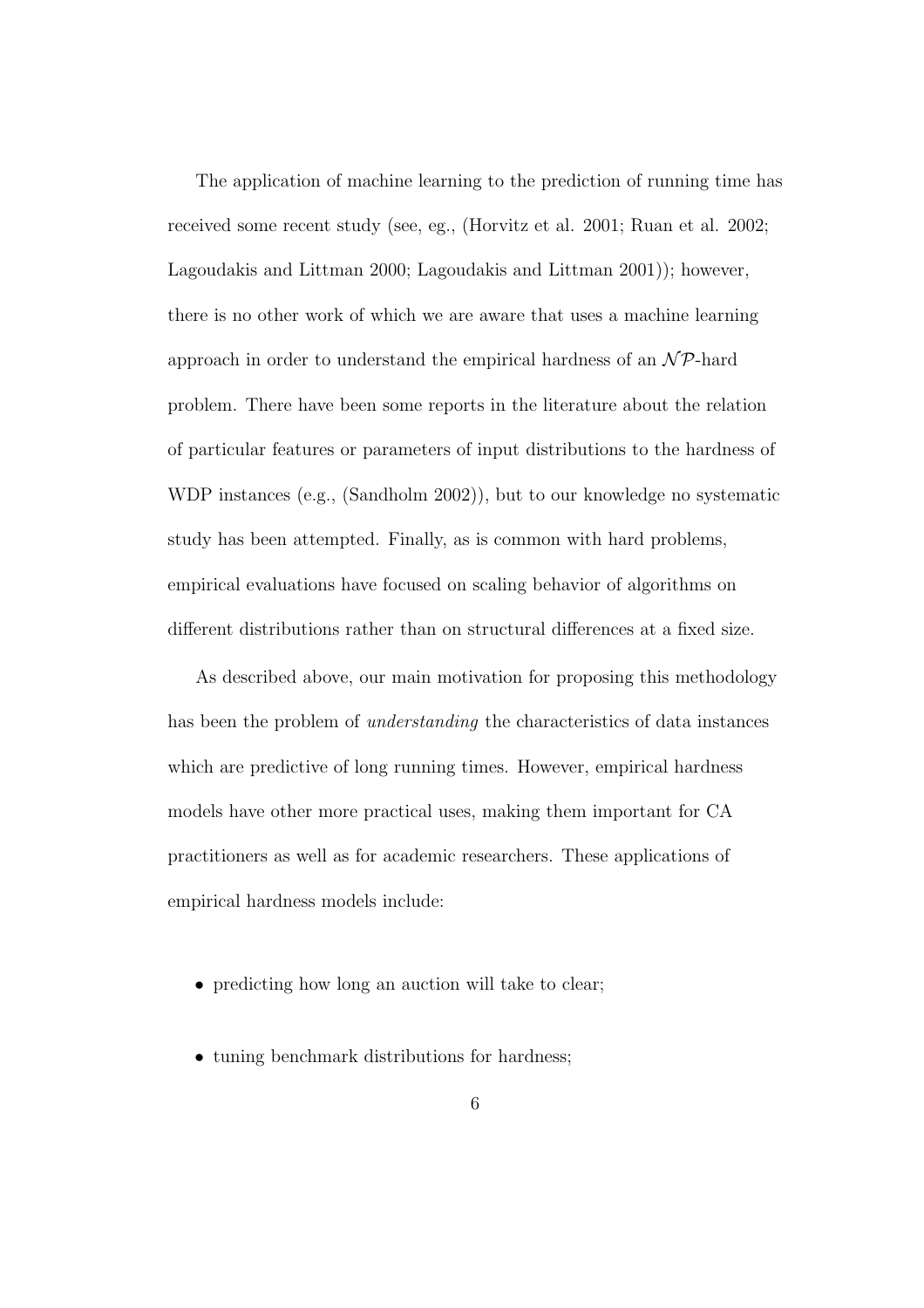- constructing algorithm portfolios;
- designing package bidding rules to reduce the chances of long clearing times;
- efficiently scheduling auction clearing times;
- improving the design of WDP algorithms.

#### 19.2 Building hardness models for WDP

#### 19.2.1 Optimization algorithm

In recent years, researchers working on the WDP have converged towards branch-and-bound search, using a linear-programming relaxation of the problem as a heuristic. There has thus been increasing interest in the use of ILOG's CPLEX software to solve the WDP, particularly since the mixed integer programming module in that package improved substantially in version 6 (released 2000), and again in version 7 (released 2001). In version 7.1 this off-the-shelf software has reached the point where it is competitive with the best academic special purpose software. In this chapter we selected CPLEX 7.1 as our WDP algorithm,  $<sup>1</sup>$  although we do consider some</sup> special-purpose software in Section 19.4. A survey describing the architecture of special-purpose WDP algorithms is given by Sandholm (Chapter 14).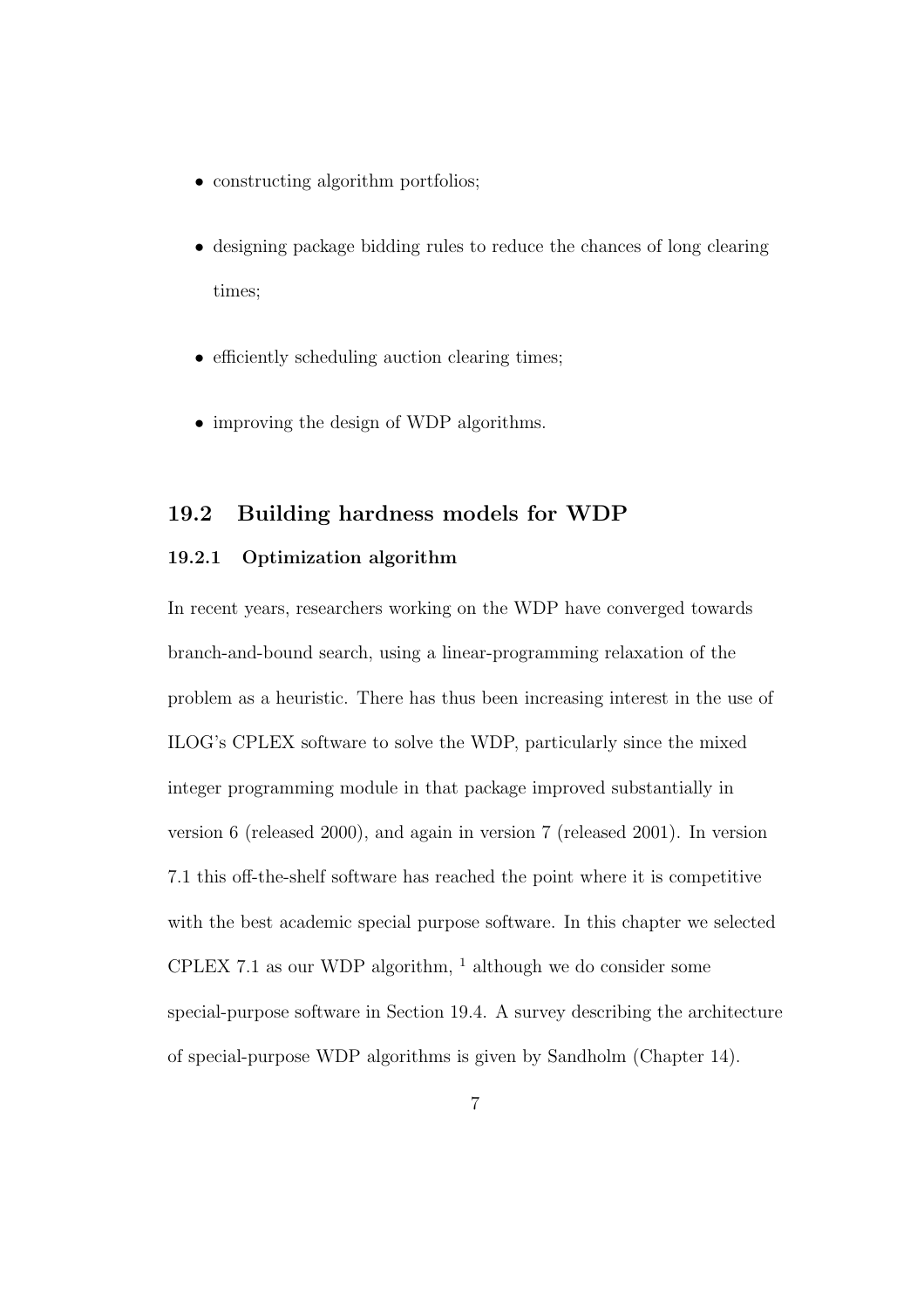#### 19.2.2 Instance distribution

There are a variety of widely-used benchmark generators for CAs (see Chapter 18). To avoid bias, we used all Legacy and CATS generators that are able to generate instances with arbitrary numbers of goods and undominated bids, and created the same number of instances with each generator. Our instance distribution can thus be understood as sampling uniformly from instances created by the following generators:<sup>2</sup>

- Uniform (L2)
- Constant  $(L3)$
- Decay  $(L4)$
- Exponential (L6)
- Binomial (L7)
- Regions (CATS)
- Arbitrary (CATS)
- Matching (CATS)
- Scheduling (CATS)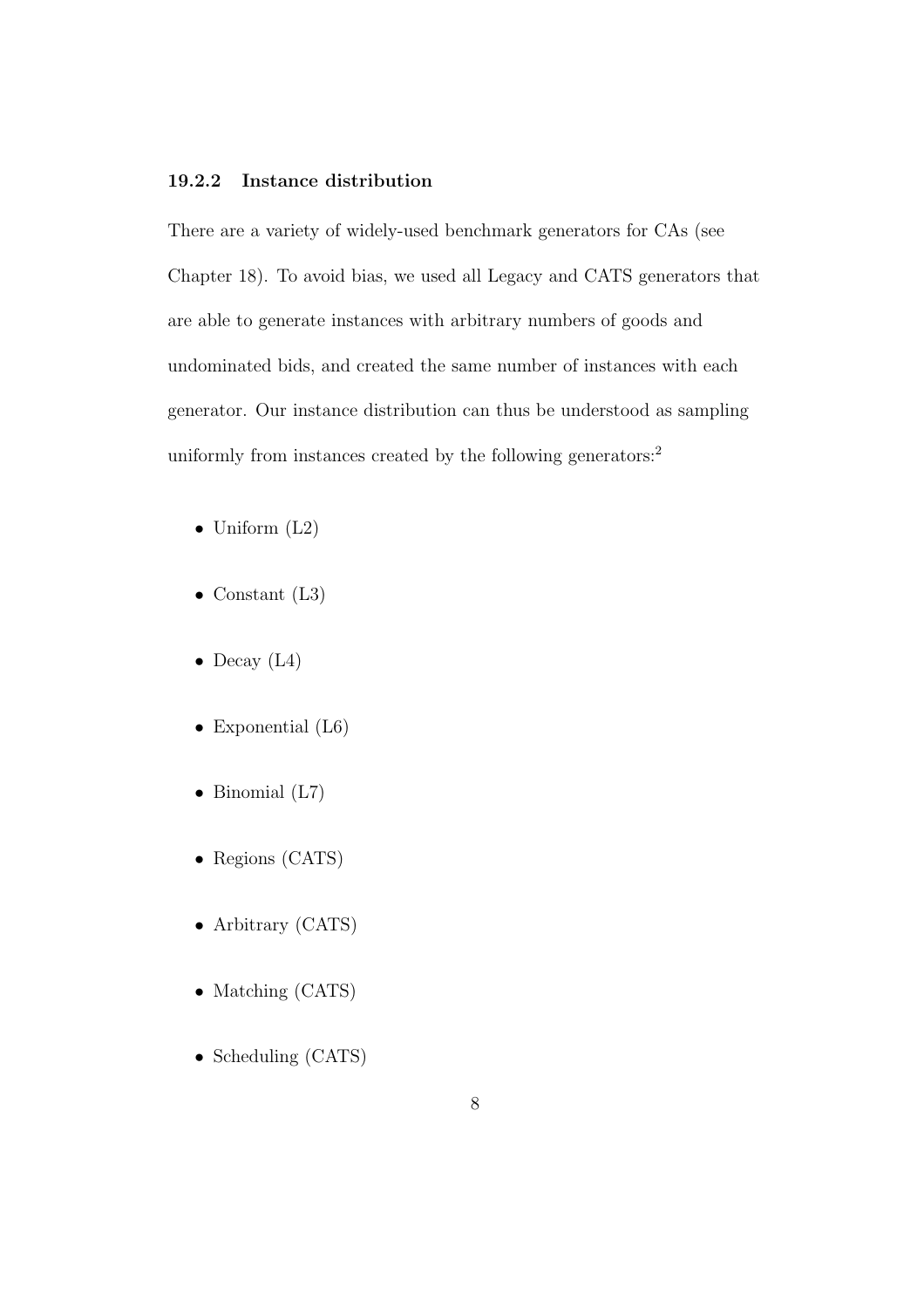Most of these generators has one or more parameters which must be assigned values before instances can be generated. As described in Section 4.2 of Chapter 18, for each parameter of each instance generator we established a "reasonable" range, and then before creating an instance sampled uniformly at random from this range. This helped us to explore more of the parameter space.

#### 19.2.3 Problem size

Some sources of empirical hardness in  $\mathcal{NP}$ -hard problem instances are well-understood. For the WDP—an  $\mathcal{NP}$ -hard problem, as discussed in Lehmann, Müller and Sandholm (Chapter  $12$ )—it is known that instances generally become harder as the problem gets larger: i.e., as the number of bids and goods increases. Furthermore, as argued in Chapter 18, the removal of dominated bids can have a significant effect. Our goal is to understand what *other* features of instances are predictive of hardness so we hold these parameters constant, concentrating on variations in other features. We therefore defined problem size as the pair (number of goods, number of non-dominated bids).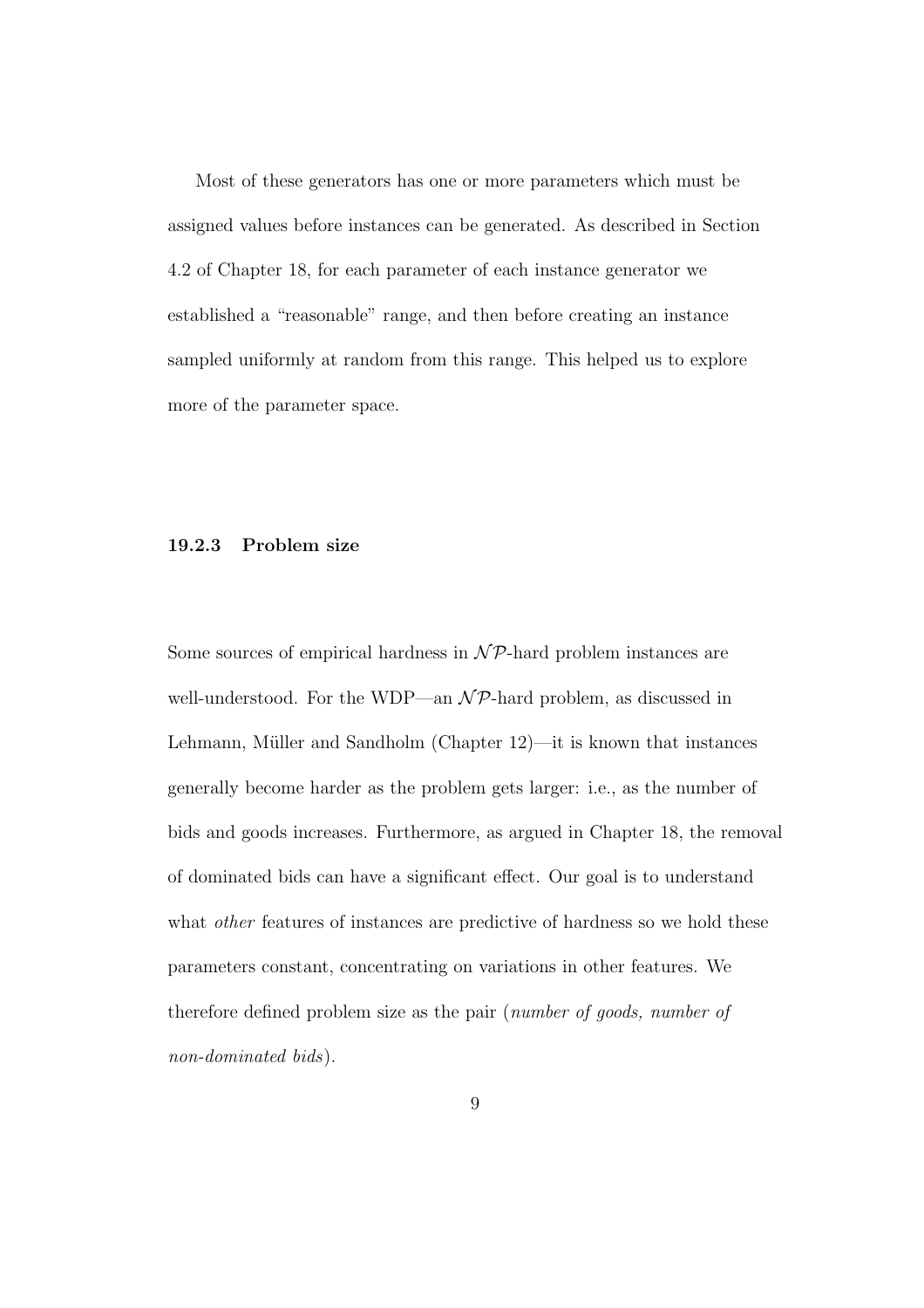#### 19.2.4 Features

As described above, we must characterize each problem instance with a set of features. There is no known automatic way of constructing such a feature set: researchers must use domain knowledge to identify properties of the instance that appear likely to provide useful information. We do restrict the sorts of features we will use in two ways, however. First, we only consider features that can be generated from any problem instance, without knowledge of how that instance was constructed. (For example, we do not use parameters of the specific distribution used to generate an instance.) Second, we restrict ourselves to those features that are computable in low-order polynomial time, since the computation of the features should scale well as compared to solving the optimization problem.

We determined 35 features which we thought could be relevant to the empirical hardness of WDP, ranging in their computational complexity from linear to cubic time. After having generated feature values for all our problem instances, we examined our data to identify redundant features. After eliminating these, we were left with 25 features, which are summarized in Figure 19.1. We describe our features in more detail below, and also mention some of the redundant features that were eliminated.

There are two natural graphs associated with each instance; examples of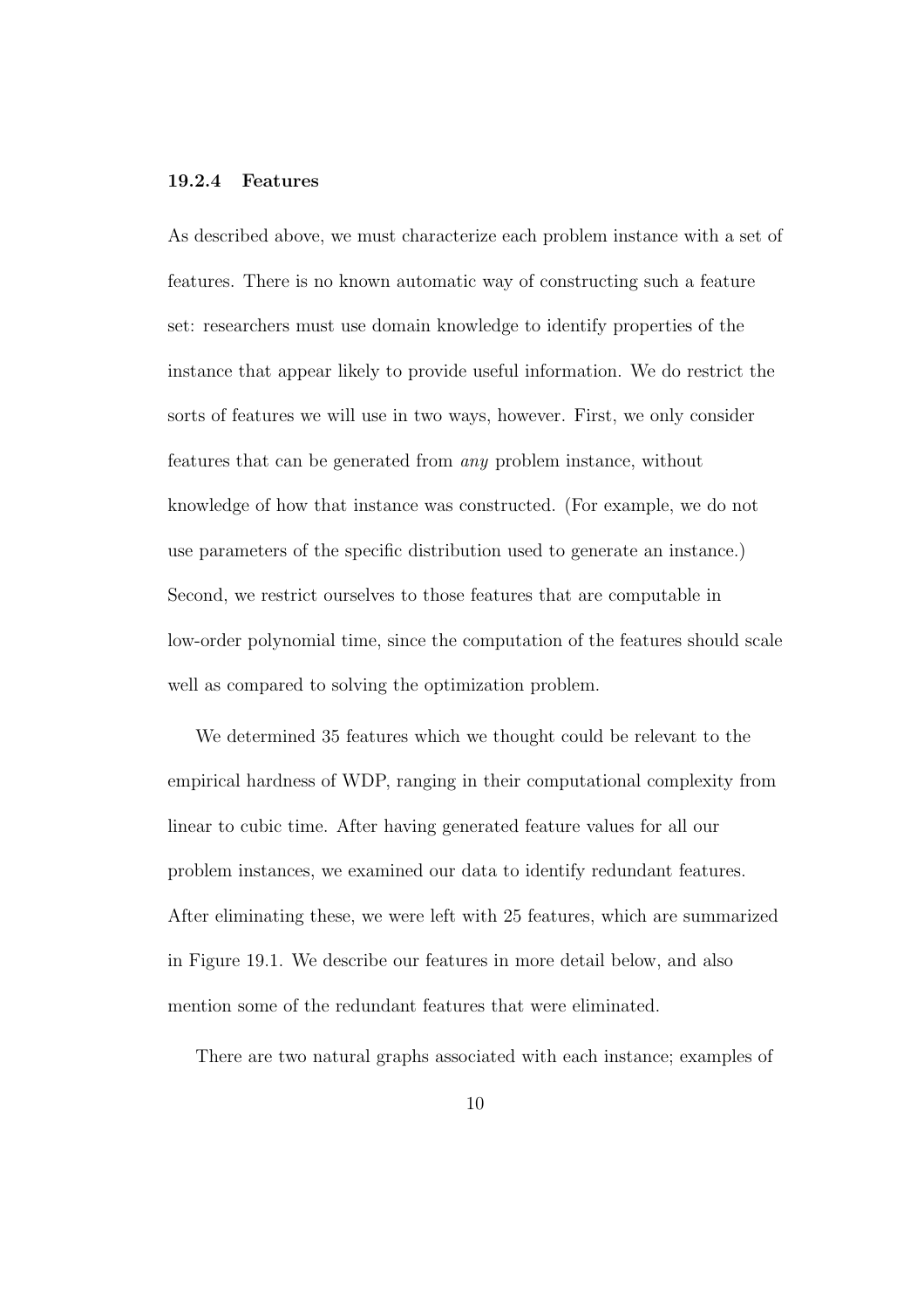#### Bid-Good Graph Features:

- 1-3. Bid nodes degree statistics: max and min degree of the bid nodes, and standard deviations.
- 4-7. Good nodes degree statistics: average, maximum, minimum degree of the good nodes, and their standard deviations.

Bid Graph Features:

- 8. Edge Density: number of edges in the BG divided by the number of edges in a complete graph with the same number of nodes.
- 9-11. Node degree statistics: the max and min node degrees in the BG, and their standard deviation.
- 12-13. Clustering Coefficient and Deviation. A measure of "local cliquiness." For each node calculate the number of edges among its neighbors divided by  $k(k-1)/2$ , where k is the number of neighbors. We record average (the clustering coefficient) and standard deviation.
	- 14. Average minimum path length: the average minimum path length, over all pairs of bids.
- 15. Ratio of the clustering coefficient to the average minimum path length: One of the measures of the smallness of the BG.
- 16-19. Node eccentricity statistics: The eccentricity of a node is the length of a shortest path to a node furthest from it. We calculate the maximum eccentricity of BG (graph diameter), the minimum eccentricity of BG (graph radius), average eccentricity, and standard deviation of eccentricity.

#### LP-Based Features:

20-22.  $\ell_1, \ell_2, \ell_\infty$  norms of the integer slack vector.

Price-Based Features:

- 23. Standard deviation of prices among all bids:  $stdev(p_i)$
- 24. Deviation of price per number of goods:  $stdev(p_i/|S_i|)$
- 25. Deviation of price per square root of the number of goods:  $stdev(p_i/\sqrt{|S_i|}).$

Figure 19.1: Four Groups of Features

these graphs appear in Figure 19.2. First is the bid-good graph (BGG): a bipartite graph having a node for each bid, a node for each good and an edge between a bid and a good node for each good in the given bid. We measure a variety of BGG's properties: extremal and average degrees and their standard deviations for each group of nodes. The average number of goods per bid was perfectly correlated with another feature, and so did not survive our feature selection.

The bid graph (BG) has an edge between each pair of bids that cannot appear together in the same allocation (thus it is the constraint graph for the associated CSP). As is true for all CSPs, the BG captures a lot of useful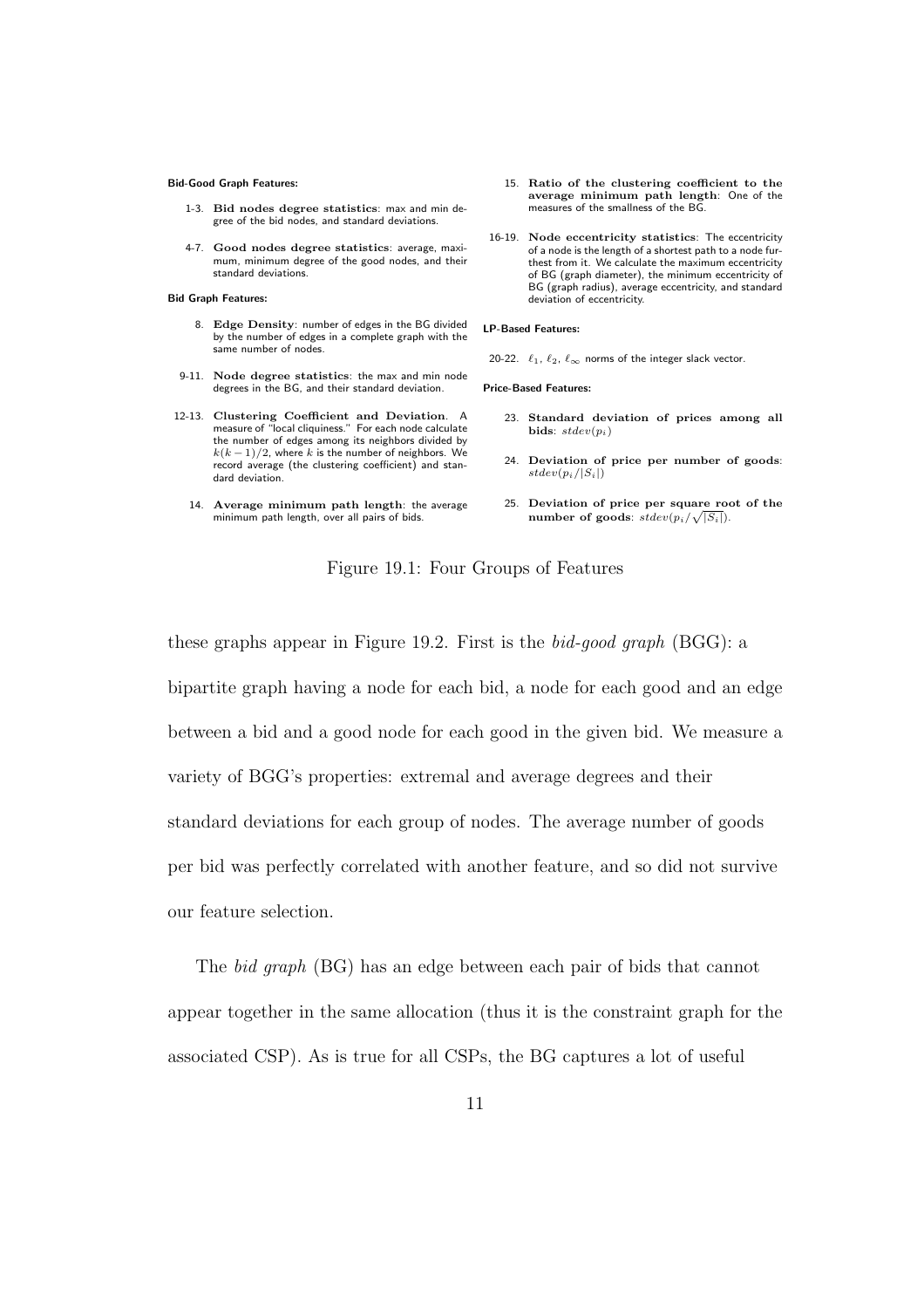

Figure 19.2: Examples of the Graph Types Used in Calculating Features 1–19: Bid-Good Graph (left); Bid Graph (right)

information about the problem instance. Our second group of features are concerned with structural properties of the BG.<sup>3</sup> We originally measured the first, second and third quartiles of the BG node degrees, but they turned out to be highly correlated with edge density. We also measured the average number of conflicts per bid, but as the number of bids was held constant this feature was always proportional to edge density. We considered using the number of connected components of the BG to measure whether the problem is decomposable into simpler instances, but found that virtually every instance consisted of a single component.<sup>4</sup>

The third group of features is calculated from the solution vector of the linear programming relaxation of the WDP. Recall that WDP can be formulated as an integer program, as described in Chapter 12. In our notation  $S_i$  stands for the set of goods in bid i,  $p_i$  for the corresponding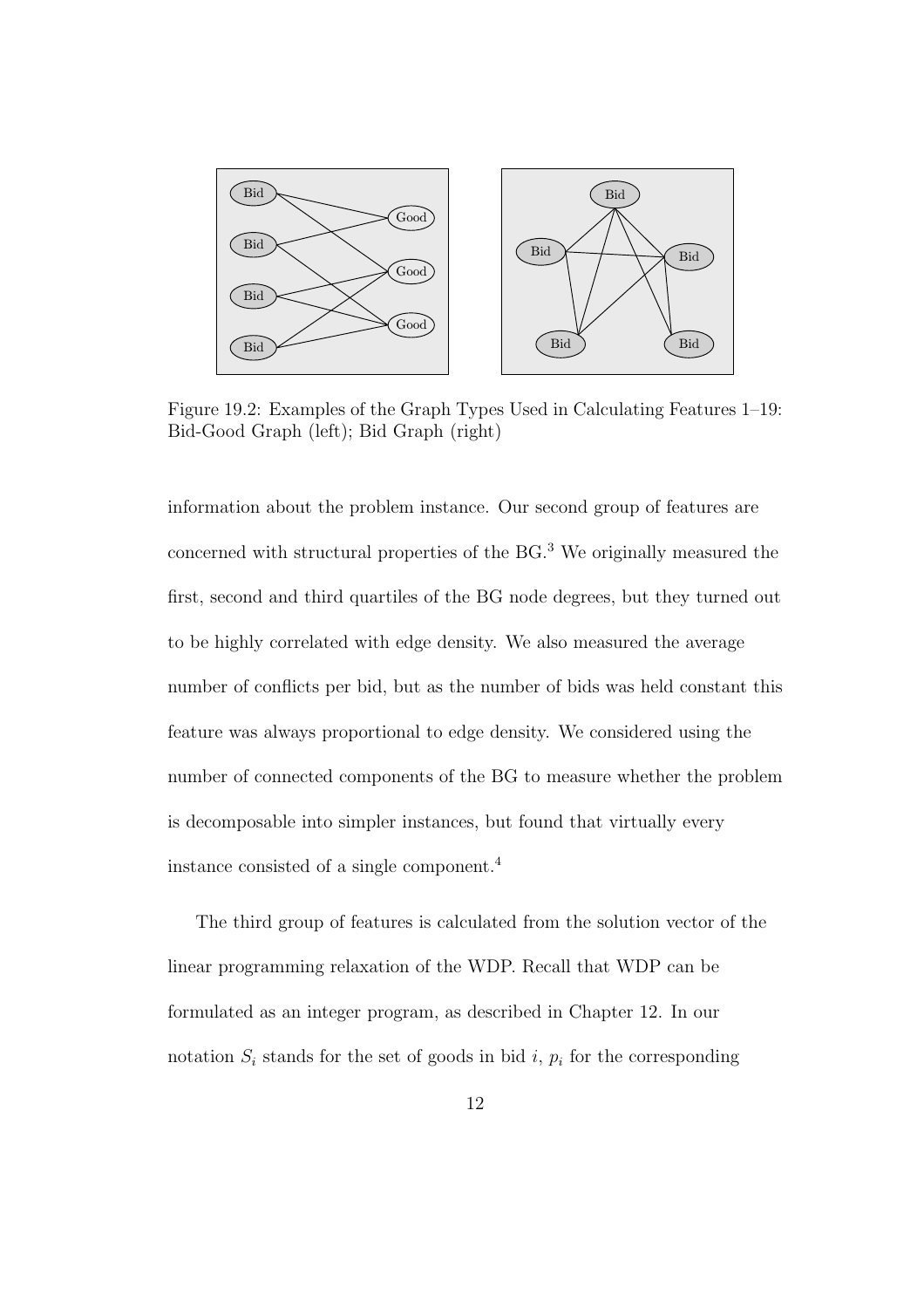price, and a variable  $x_i$  is set to 1 if and only if bid i is part of an optimal allocation.

We calculate the *integer slack* vector by replacing each component  $x_i$  with  $|0.5 - x_i|$ . These features appeared promising both because the slack gives insight into the quality of CPLEX's initial solution and because CPLEX uses LP as its search heuristic. Originally we also included median integer slack, but excluded the feature when we found that it was always zero.

Our last group of features is the only one that explicitly considers the prices associated with bids. Observe that the scale of the prices has no effect on hardness; however, the spread is crucial, since it impacts pruning. We note that feature 25 was shown to be an optimal bid-ordering heuristic for certain greedy WDP approximation schemes in (Gonen and Lehmann 2000).

#### 19.2.5 Running experiments

We generated three separate data sets of different problem sizes, to ensure that our results were not artifacts of one particular choice of problem size. The first data set contained runs on instances of 1000 bids and 256 goods each, with a total of 4500 instances (500 instances per distribution). The second data set with 1000 bids and 144 goods had a total of 2080 instances; the third data set with 2000 bids and 64 goods contained 1964 instances.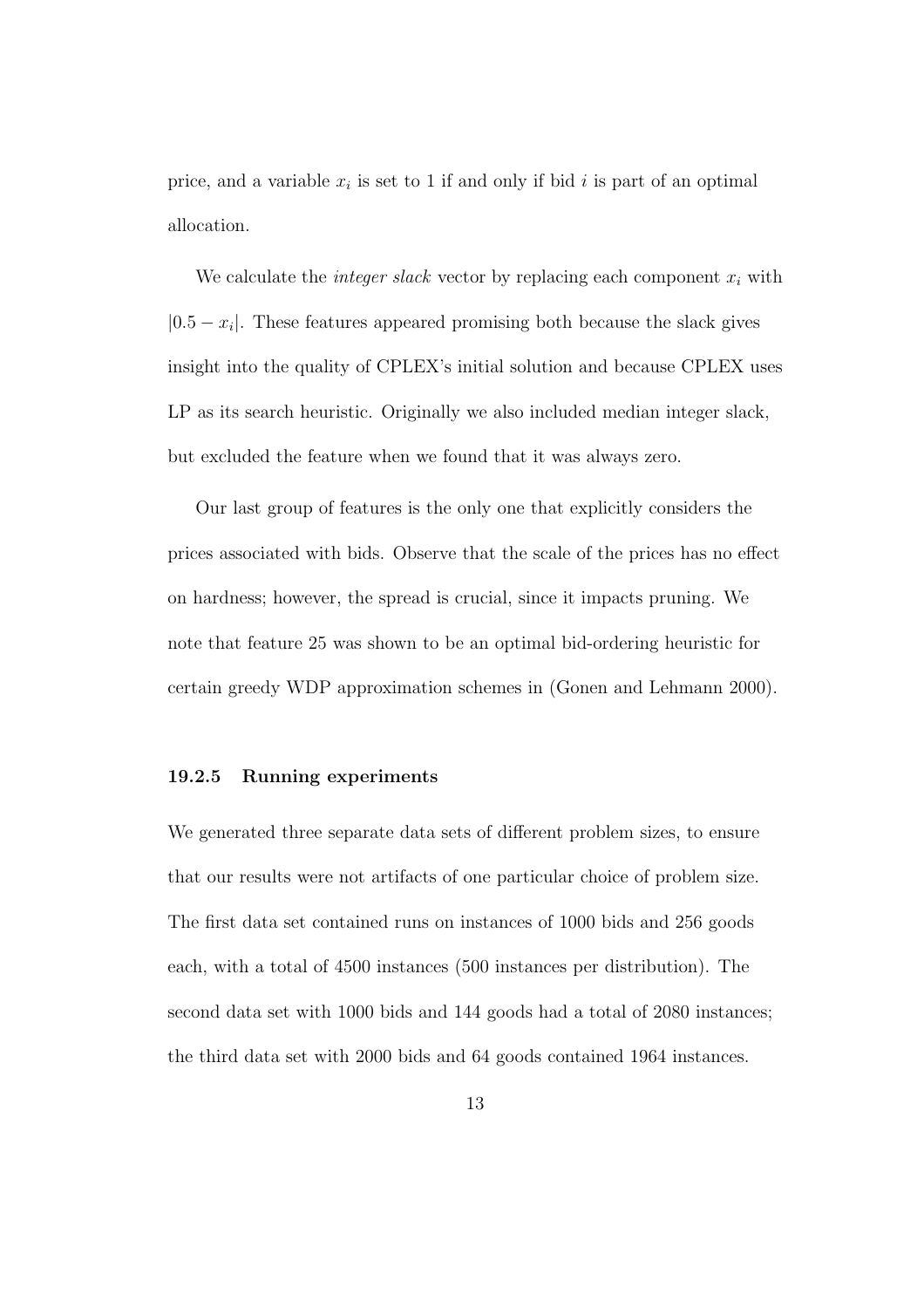Where we present results for only a single data set, the first data set was always used. All of our runtime data was collected by running CPLEX 7.1 with minimal preprocessing. We used a cluster of 4 machines, each of which had 8 Pentium III Xeon 550 MHz processors and 4G RAM and was running Linux 2.2.12. Since many of the instances turned out to be exceptionally hard, we interrupted CPLEX runs once they had expanded 130,000 nodes (reaching this point took between 2 hours and 22 hours, averaging 9 hours). Overall, solution times varied from as little as 0.01 seconds to as much as 22 hours. We estimate that we consumed approximately 3 years of CPU time collecting the runtime data described here. We also computed 35 features for each instance. (Recall that feature selection took place after all instances had been generated.) Each feature in each data set was normalized to have a mean of 0 and a standard deviation of 1.

#### 19.2.6 Learning models

Since we wanted to learn a continuous-valued model of the features, we used statistical regression techniques. (A large literature addresses the statistical techniques we used; for an introduction see, e.g., (Hastie et al. 2001).) We used the logarithm of CPLEX running time as our response variable (dependent variable). In a sense, this equalizes the effort that the regression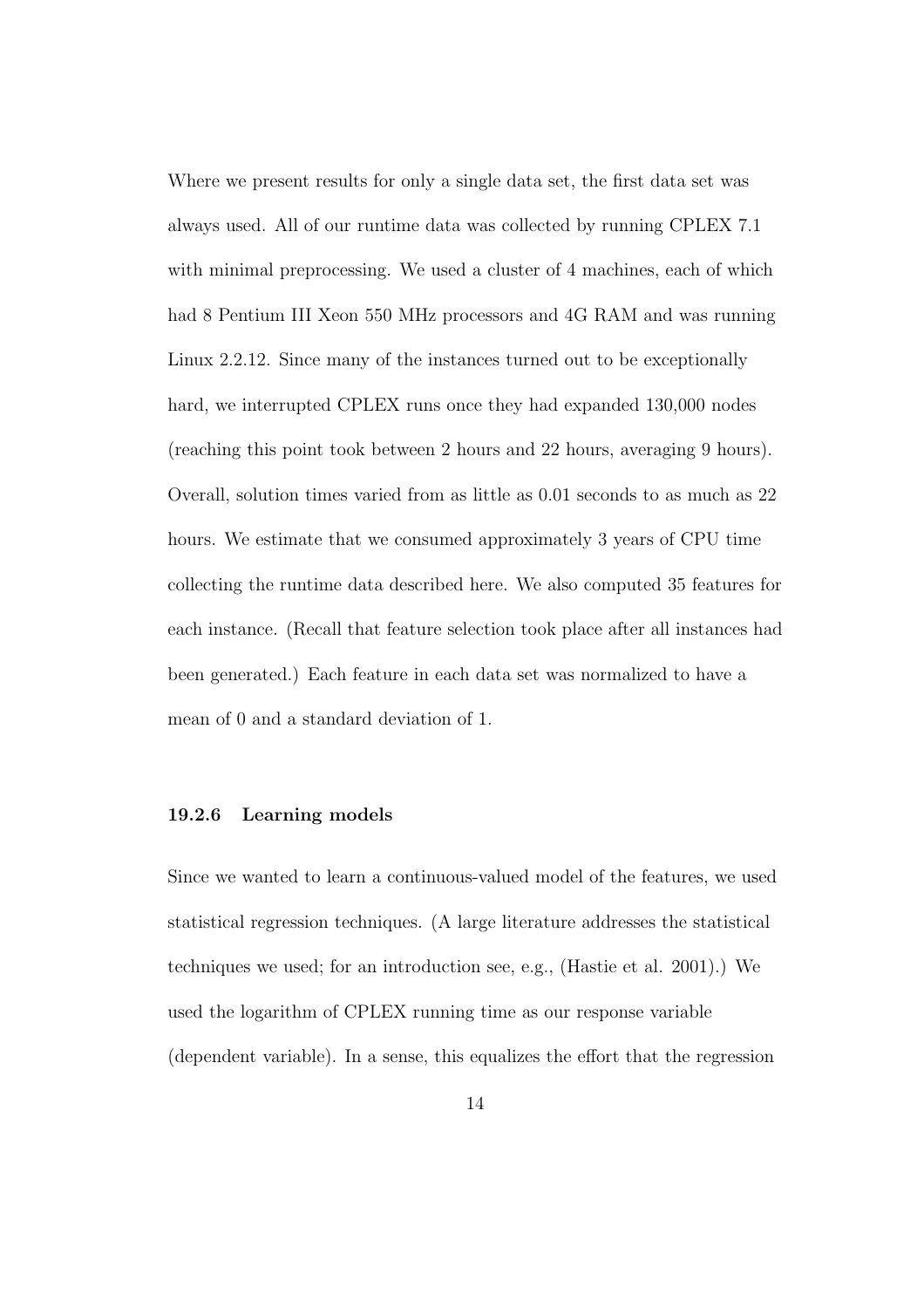algorithm spends on fitting easy and hard instances—taking the log essentially corresponds to penalizing the relative prediction error rather than absolute error. Without this transformation, a 100-second prediction error would be penalized equally on an instance that took 0.01 seconds to run as on an instance that took 10,000 seconds. Our use of log runtime as the response variable also allows us to ask the question of how accurately our methods would be able to reconstruct the gross hardness figure (Fig. 14) for unseen instances, without any knowledge of the distribution from which each instance was drawn.

We performed regression on a training set consisting of 80% of each of our datasets, and then tested our model on the remaining 20% to evaluate its ability to generalize to new data. Regression was performed using the open-source R package (see www.r-project.org).

#### Linear regression

One of the simplest and most widely-studied regression techniques is linear regression. This technique works by finding a hyperplane in the feature space that minimizes root mean squared error (RMSE), which is defined as the square root of the average squared difference between the predicted value and the true value of the response variable. Minimizing RMSE is reasonable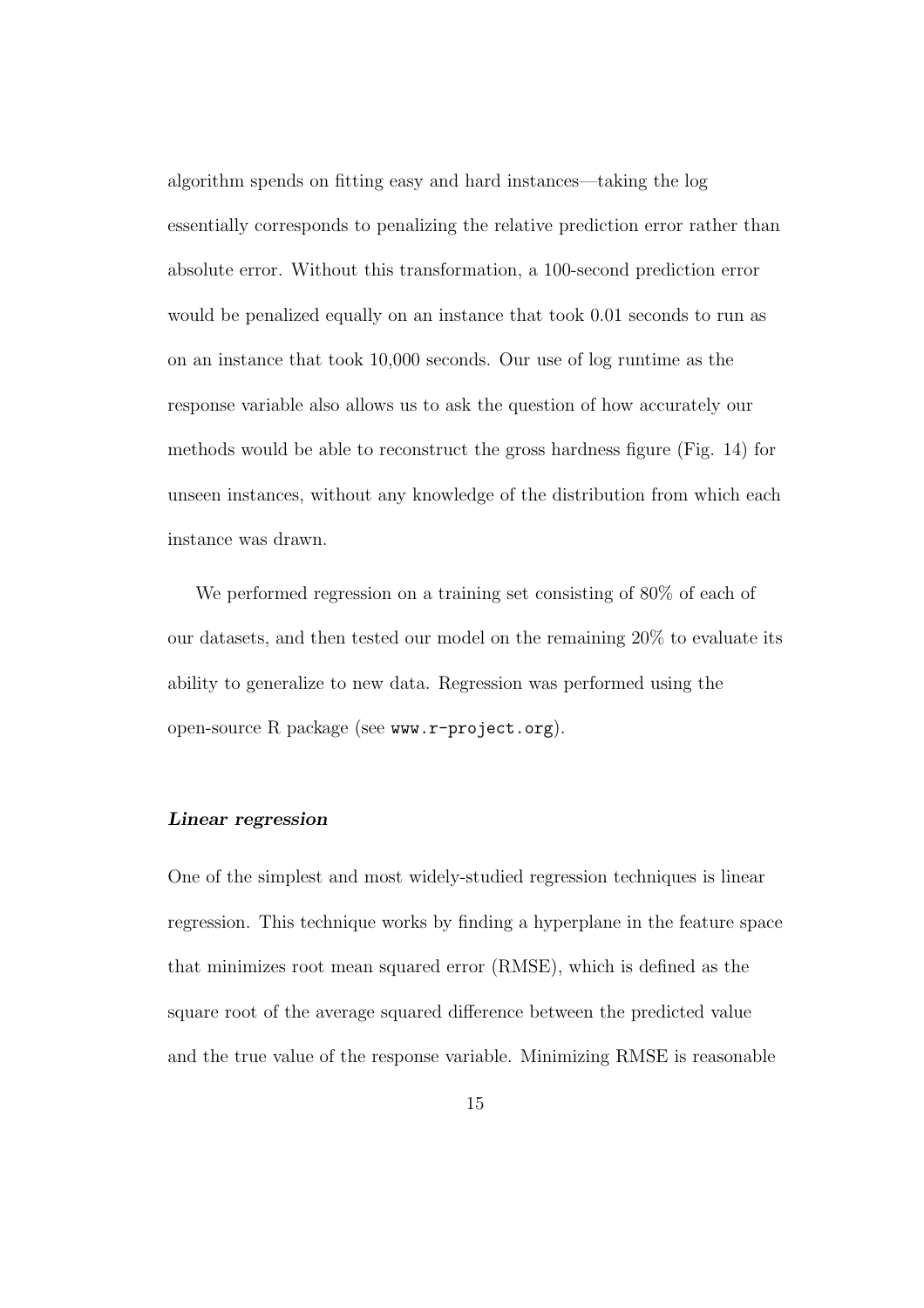because it conforms to the intuition that, holding mean absolute error constant, models that mispredict all instances equally should be preferred to models that vary in their mispredictions. Although we go on to consider nonlinear regression, it is useful to consider the results of linear regression for two reasons. First, one of our main goals was to understand the factors that influence hardness, and insights gained from a linear model are useful even if other, more accurate models can be found. Second, our linear regression model serves as a baseline to which we can compare the performance of more complex regression techniques.

Overall, we found that even linear models have a surprising ability to predict the amount of time CPLEX will take to solve novel WDP instances: in our experiments most instances were predicted very accurately, and few instances were dramatically mispredicted. Overall, our results show that our linear model would be able to do a good job of classifying instances into the bins shown in Figure 14 in Chapter 18, even without knowledge of the distribution from which each instance was drawn: 93% of the time the log running times of the data instances in our test set were predicted to the correct order of magnitude (i.e., with an absolute error of less than 1.0).

Our experimental results with linear models are summarized in Table 19.1 and Figures 19.3 and 19.4. In Table 19.1 we report both RMSE and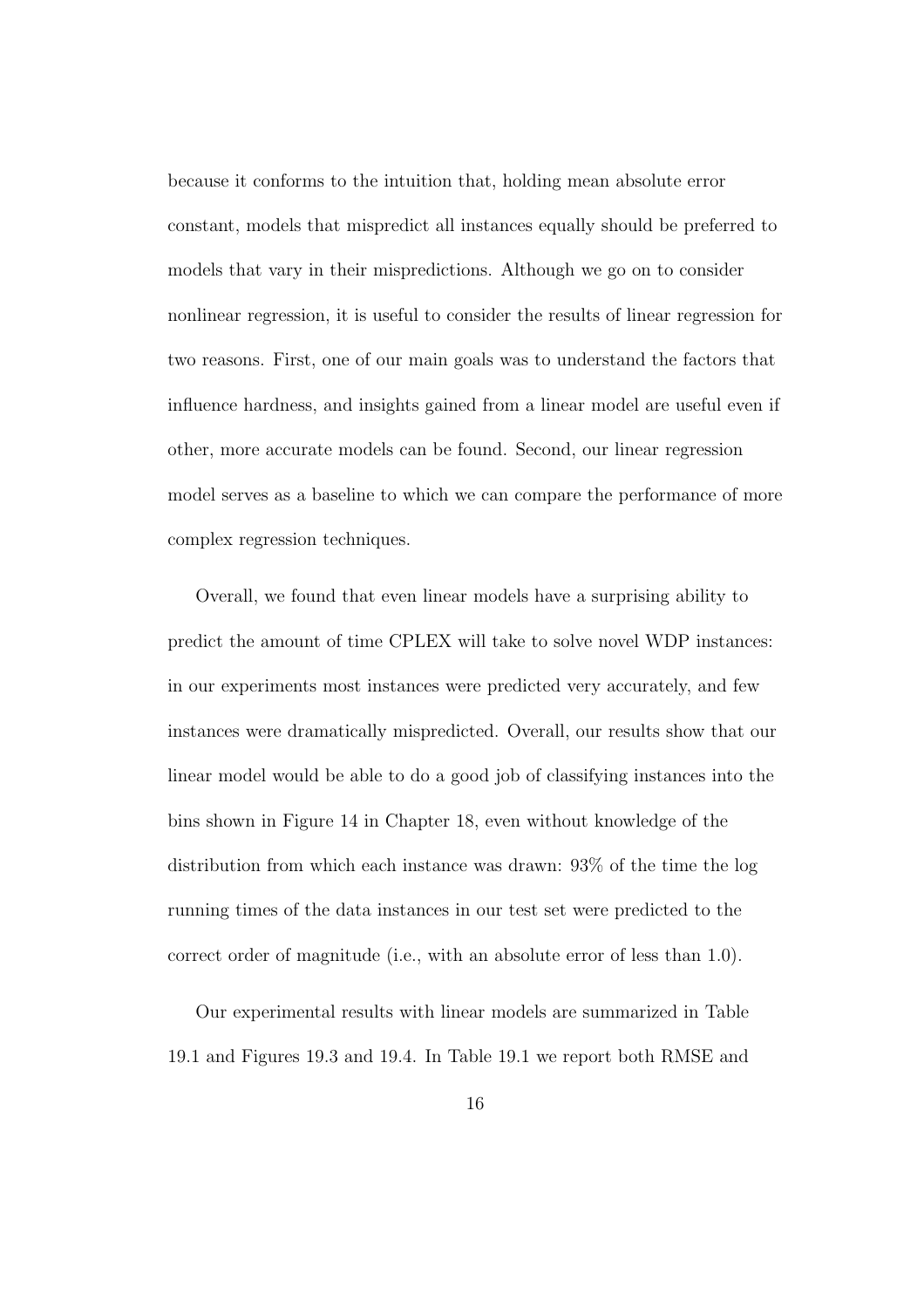| Data point            | Mean Abs Err   RMSE   Adj- $R^2$ |       |       |
|-----------------------|----------------------------------|-------|-------|
| $1000$ Bids/256 Goods | 0.399                            | 0.543 | 0.938 |
| $1000$ Bids/144 Goods | 0.437                            | 0.579 | 0.909 |
| $2000$ Bids/64 Goods  | 0.254                            | 0.368 | 0.912 |

Table 19.1: Linear Regression: Test Set Error and Adjusted  $R^2$ 



Figure 19.3: Linear Regression: Test Set Root Mean Squared Error



Figure 19.4: Linear Regression: Error Scatterplot

mean absolute error, since the latter is often more intuitive. A third measure, adjusted  $R^2$ , is the fraction of the original variance in the response variable that is explained by the model, with an adjustment penalizing more complex models. Despite this penalty, adjusted  $R^2$  is a measure of fit to the training set and cannot entirely correct for overfitting; nevertheless, it can be an informative measure when presented along with test set error. Figure 19.3 shows a histogram of the RMS error, with bin width 0.1. Figure 19.4 shows a scatterplot of predicted log runtime vs. actual log runtime.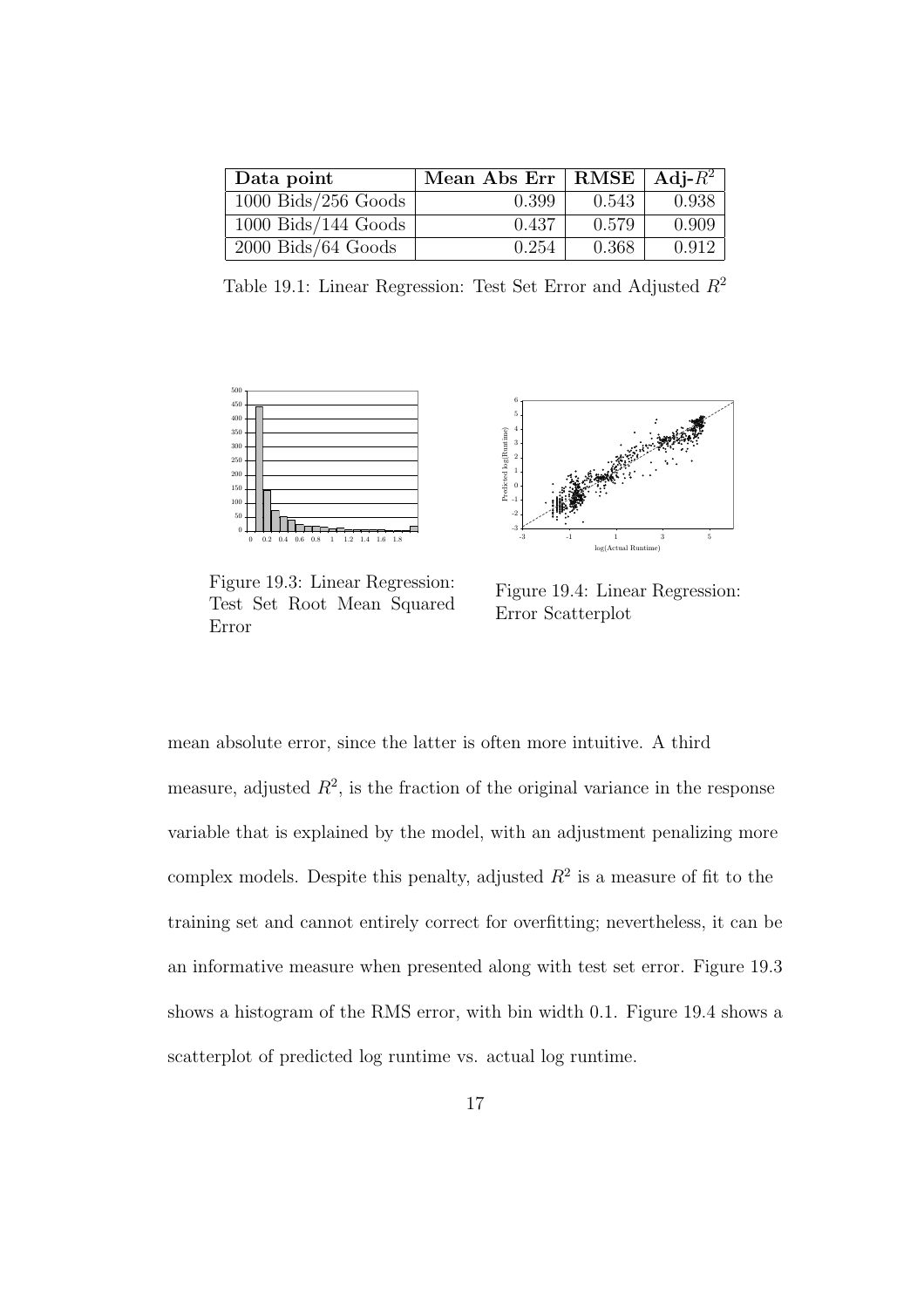#### Nonlinear models

Although our linear model was quite effective, we expected nonlinear interactions between our features to be important and therefore looked to nonlinear models. A simple way of performing nonlinear regression is to compute new features based on nonlinear interactions between the original features and then to perform linear regression on the union of both sets of features. We added all products of pairs of features to our linear model, including squares of individual features, which gave us a total of 350 features. This meant that we chose our model from the space of all second-degree polynomials in our 25-dimensional feature space, rather than from the space of all hyperplanes in that space as in Section 19.2.6. For all three of our datasets this model gave considerably better error measurements on the test set and also explained nearly all the variance in the training set, as shown in Table 19.2. As above, Figures 19.5 and 19.6 show a histogram of root mean squared error and a scatterplot of predicted log runtime vs. actual log runtime. Comparing these figures to Figures 19.3 and 19.4 confirms our judgment that the quadratic model is substantially better overall.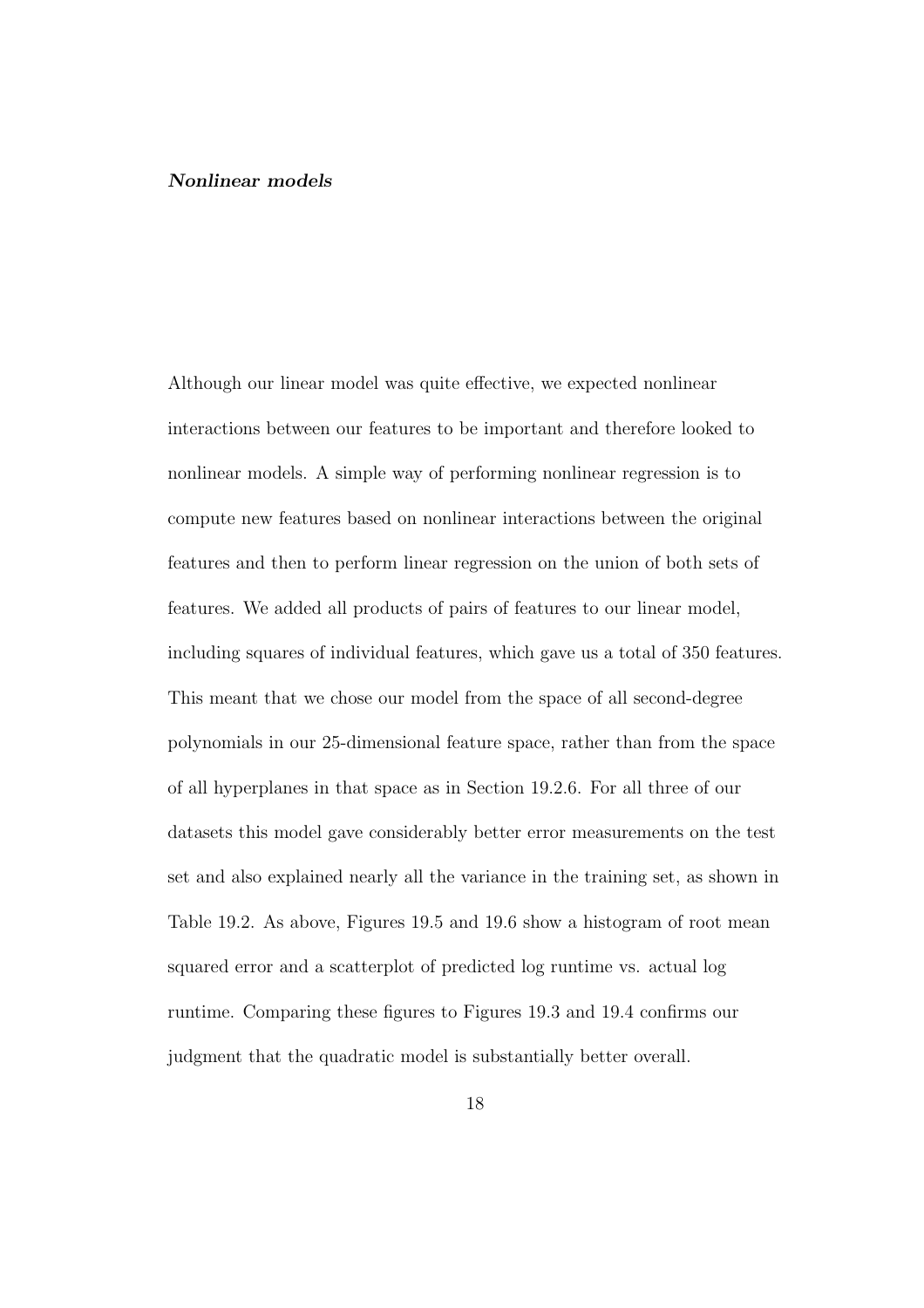| Data point            | Mean Abs. Err. | RMSE               | $R^2$ |
|-----------------------|----------------|--------------------|-------|
| $1000$ Bids/256 Goods | 0.183          | 0.297              | 0.987 |
| $1000$ Bids/144 Goods | 0.272          | $0.475 \mid 0.974$ |       |
| $2000$ Bids/64 Goods  | 0.163          | $0.272 \pm 0.981$  |       |

Table 19.2: Quadratic Regression: Test Set Errors and Adjusted  $R^2$ 



Figure 19.5: Quadratic Regression: Test Set Root Mean Squared Error



Figure 19.6: Quadratic Regression: Error Scatterplot

### 19.3 Analyzing hardness models

The results summarized above demonstrate that it is possible to learn a model of our features that very accurately predicts the log of CPLEX running time on novel WDP instances. For some applications (e.g., predicting the time it will take for an auction to clear; building an algorithm portfolio) accurate prediction is all that is required. In some other cases, however, we are interested in understanding what makes an instance empirically hard. In this section we discuss the interpretation of our models.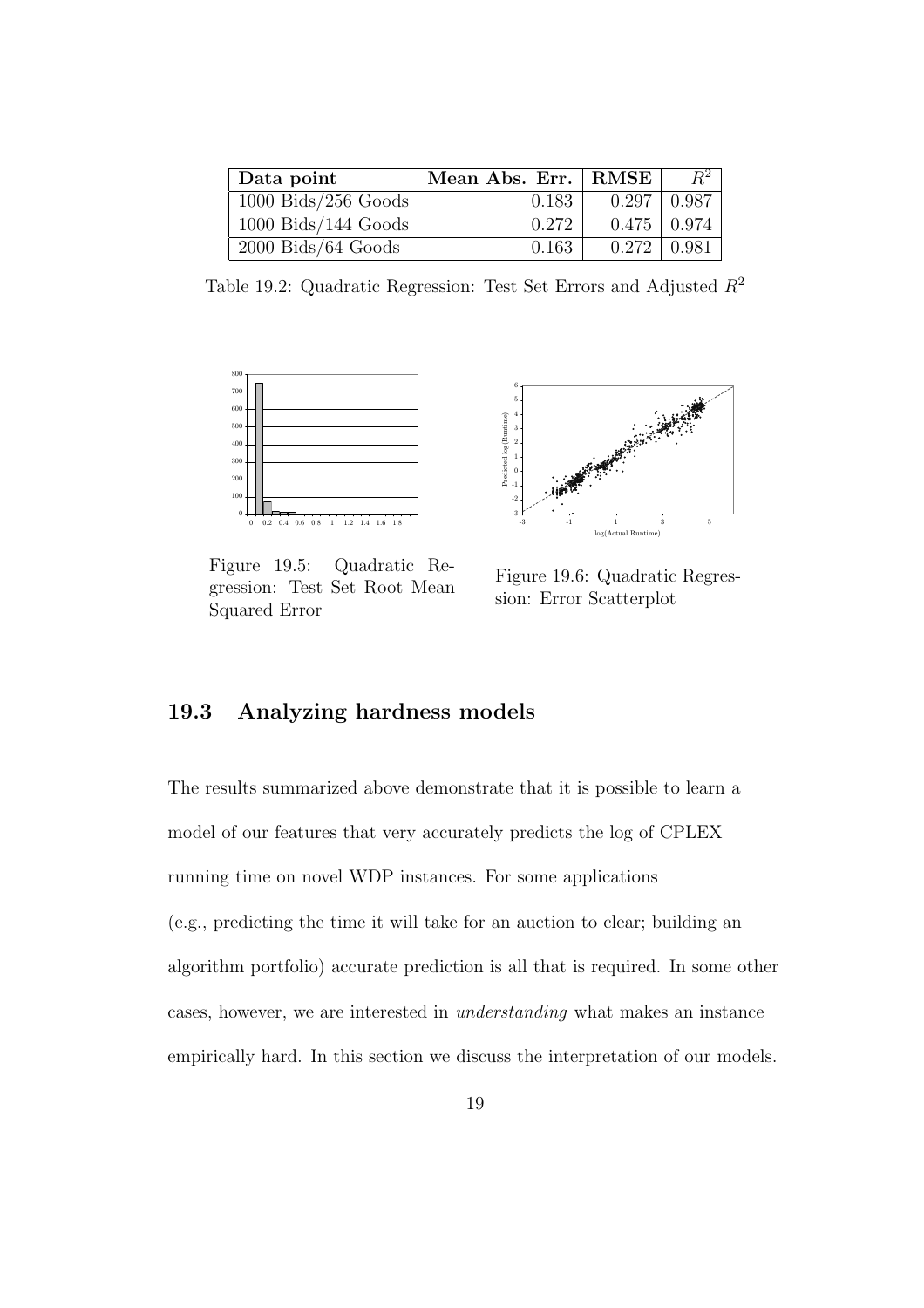#### 19.3.1 Cost of omission

It is tempting to interpret a model by comparing the coefficients assigned to the different features; since all features have the same mean and standard deviations, more important features should tend to have larger coefficients. Indeed, this will often be the case. However, this simplistic analysis technique ignores the effects of correlation between features. For example, two perfectly correlated but entirely unimportant features can have large coefficients with opposite signs in a linear model. In practice, since imperfect correlation and correlations among larger sets of variables are common, it is difficult to untangle the effects of correlation and importance in explaining a given coefficient's magnitude. One solution is to force the model to have smaller coefficients and/or to contain fewer variables. Requiring smaller coefficients reduces interactions between correlated variables; two popular techniques are ridge regression and lasso regression. We evaluated these techniques—using cross-validation<sup>5</sup> to estimate good values for the shrinkage parameters—and found no significant improvement on either accuracy or on interpretability of the model. Thus we do not discuss these results further.

Another family of techniques allows interpretation without the consideration of coefficient magnitudes. These techniques attempt to select good subsets of the features, with the number of features in the subset given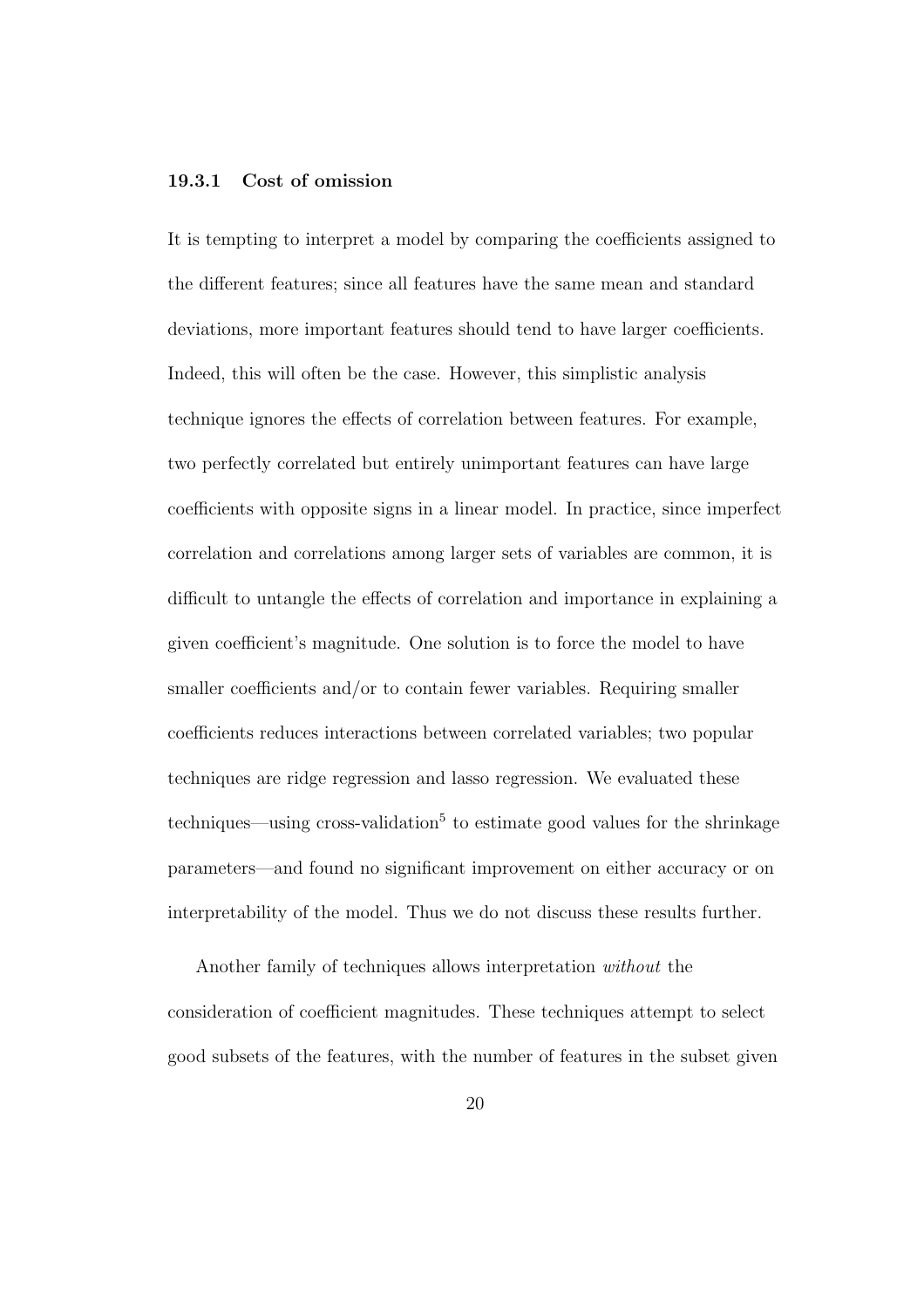as a parameter. Small models are desirable for our goal of analyzing hardness models because they are easier to interpret directly and because a small, optimal subset will tend to contain fewer highly covariant features than a larger model. (Intuitively, when subsets get small enough then the optimal model will not be able to afford to spend its feature choices on a highly-correlated set of features.) If the number of original features is relatively small, it is possible to determine the optimal subset by exhaustively enumerating all feature subsets of the desired size and evaluating the quality of each corresponding model. However, most of the time such an exhaustive enumeration is infeasible and some incomplete optimization approach must be used instead.

In order to choose the size of the subset to analyze, we plotted subset size (from 1 to the total number of variables) versus the RMSE of the best model involving a subset of that size. We then analyzed the smallest subset size at which there was little incremental benefit gained by moving to the next larger subset size. We examined the features in the model, and also measured each variable's cost of omission—the (normalized) difference between the RMSE of the model on the original subset and a model omitting the given variable. It is very important to note that our technique identifies a set of features which is sufficient to achieve a particular level of accuracy,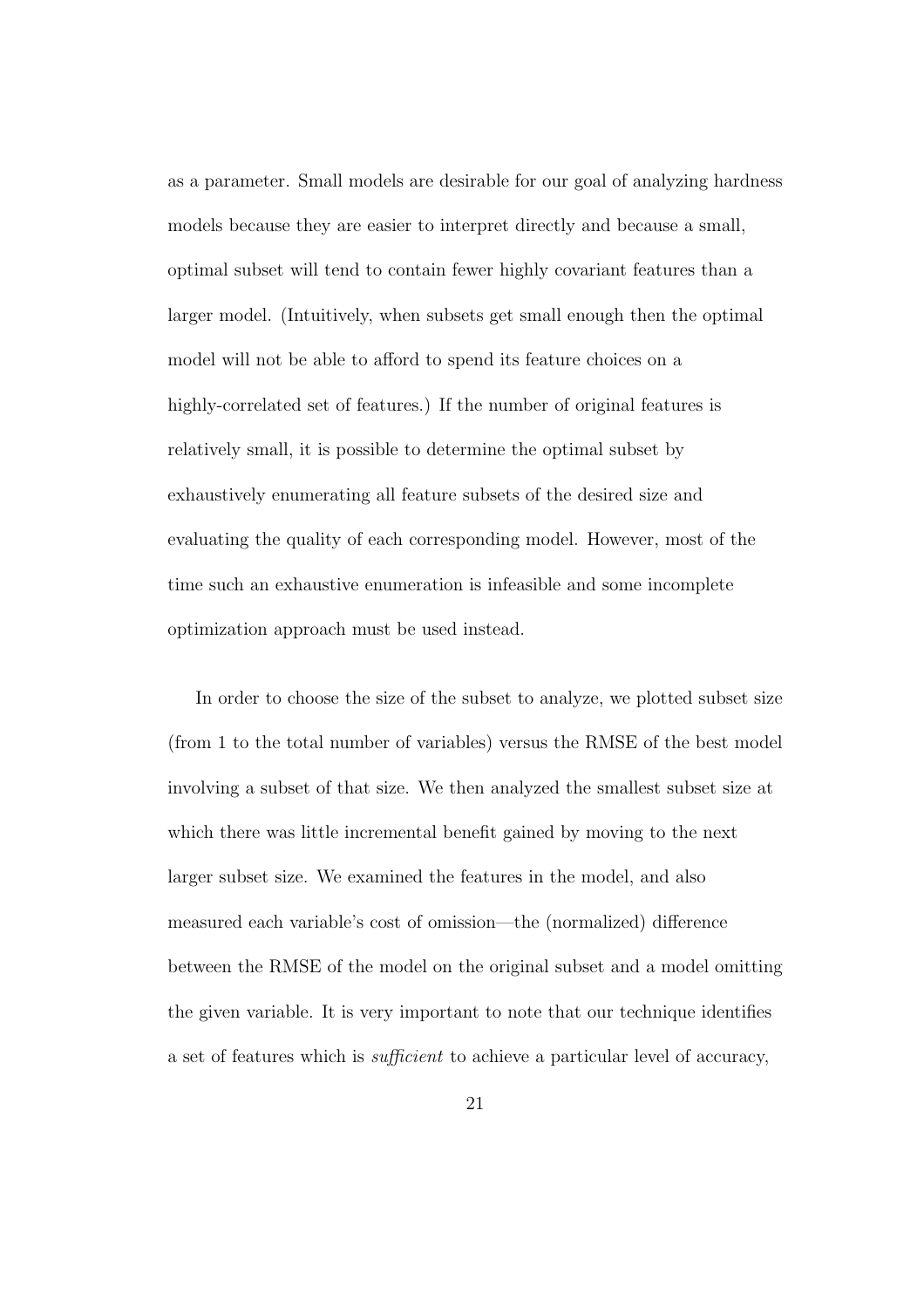not a set of features which is *necessary* for this degree of performance. It is entirely possible that many different subsets will achieve nearly the same RMSE—when many correlations exist between features, as in our WDP dataset, this is quite likely. Thus, we must be careful not to draw overly general conclusions from the particular variables appearing in the best subset of a given size, and even more careful about reasoning about the absence of a particular feature. The strength of our approach is in providing a conceptual picture of the sorts of features that are important for predicting empirical hardness; the substitution of one feature for another covariant feature is irrelevant when the inclusion of either feature in the model has the same intuitive meaning. It is also worth noting that subset selection and cost of omission were both evaluated using the test set, but that all model selection was evaluated using cross-validation, and all analysis was performed after our models had been learned.

#### 19.3.2 Experimental results

Figure 19.7 shows the RMSE of the best subset containing between 1 and 25 features for linear models; since we had only 25 features in total we selected the best subsets by exhaustive comparison. We chose to examine the model with seven features because it was the first for which adding another feature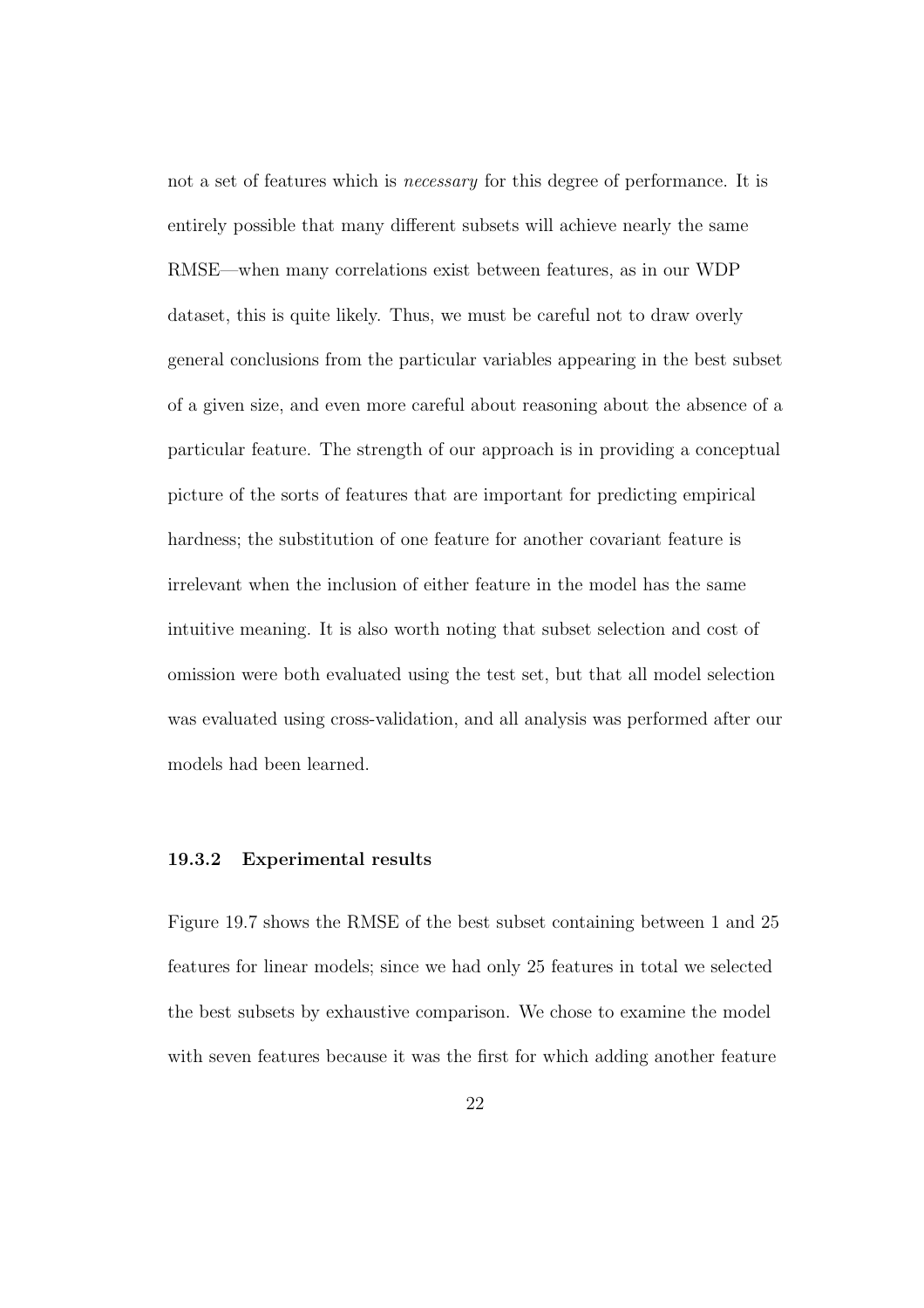



Figure 19.7: Linear Regression: Subset size vs. RMSE.

Figure 19.8: Linear Regression: Cost of omission for subset size 7.

did not cause a large decrease in RMSE, which suggested that the features in the eight-feature model were more highly correlated. Figure 19.8 shows the seven features in this model and their respective costs of omission (scaled to 100).

The most overarching conclusion we can draw from this data is that structural features are the most important. Edge density of BG is essentially a measure of the constrainedness of the problem, so it is not surprising to find that this feature is the most costly to omit. Clustering coefficient, the second feature, is a measure of average cliquiness of BG; this feature gives an indication of how local the problem's constraints are. All but one of the remaining features concern node degrees in BG or BGG; the final feature is the  $\ell_1$  norm of the linear programming slack vector.

We now consider second-order models, where we had 350 features and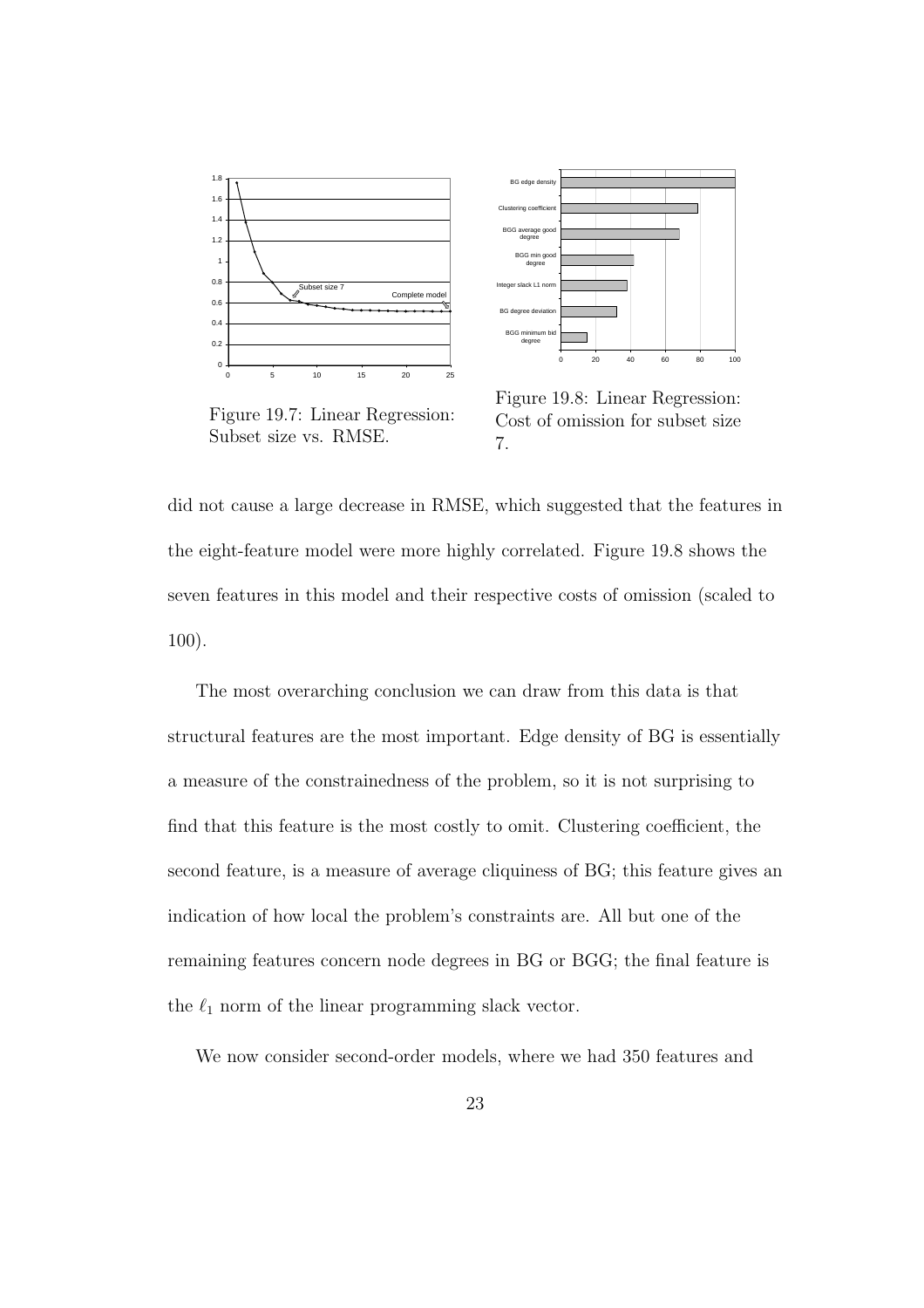

Figure 19.9: Quadratic Regression: Subset size vs. RMSE.



Figure 19.10: Quadratic Regression: Cost of omission for subset size 6.

thus exhaustive exploration of feature subsets was impossible. Instead, we used three different greedy subset selection methods (forward selection; backward selection; sequential replacement) and at each size chose the best subset among the three. Figure 19.9 describes the best subsets containing between 1 and 60 features for second-order models. Due to our use of greedy subset selection techniques, the subsets shown in Figure 19.9 are likely not the RMSE-minimizing subsets of the given sizes; nevertheless, we can still conclude that subsets of these sizes are sufficient to achieve the accuracies shown here. We observe that allowing interactions between features dramatically improved the accuracy of our very small-subset models; indeed, our 5-feature quadratic model outperformed our 25-feature linear model.

Figure 19.10 shows the costs of omission for the variables from the best six-feature subset. As in the case of our linear model, we observe that the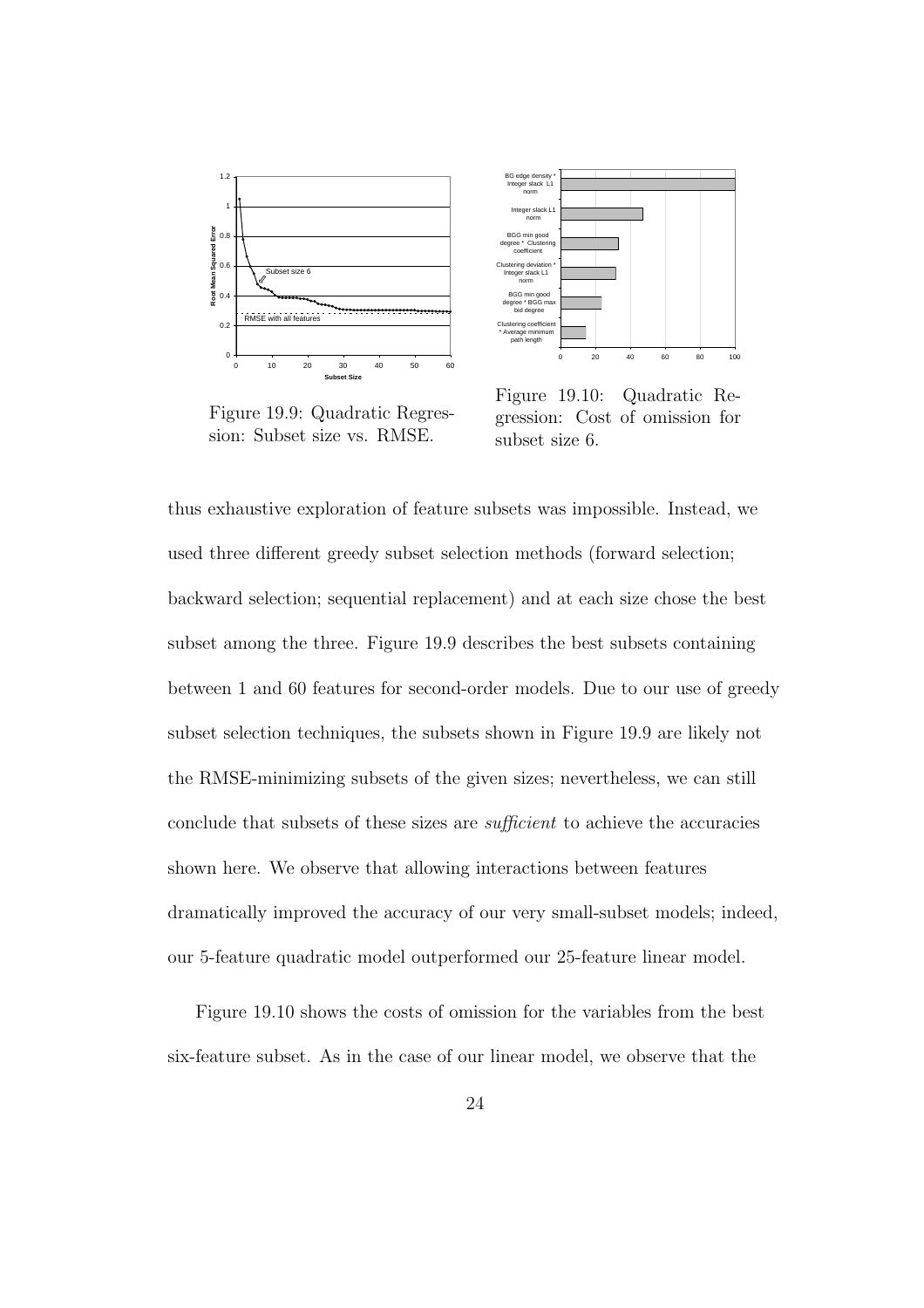most critical features are structural: edge density of BG, the clustering coefficient and node degrees. Overall many second-order features were selected. The  $\ell_1$  norm becomes more important than in the linear model when it is allowed to interact with other features; in the second-order model it is also sufficiently important to be kept as the only first-order feature.

We can look at the features that were important to our quadratic and linear models in order to gain understanding about how our models work. The importance of the  $\ell_1$  norm is quite intuitive: the easiest problems can be completely solved by LP, yielding an  $\ell_1$  norm of 0; the norm is close to 0 for problems that are almost completely solved by LP (and hence usually do not require much search to resolve), and larger for more difficult problems. The BG edge density feature describes the overall constrainedness of the problem. Generally, we would expect that very highly constrained problems would be easy, since more constraints imply a smaller search space; however, our experimental results show that CPLEX takes a long time on such problems. It seems that either CPLEX's calculation of the LP bound at each node becomes much more expensive when the number of constraints in the LP increases substantially, or the accuracy of the LP relaxation decreases (along with the number of nodes that can be pruned); in either case this cost overwhelms the savings that come from searching in a smaller space. Some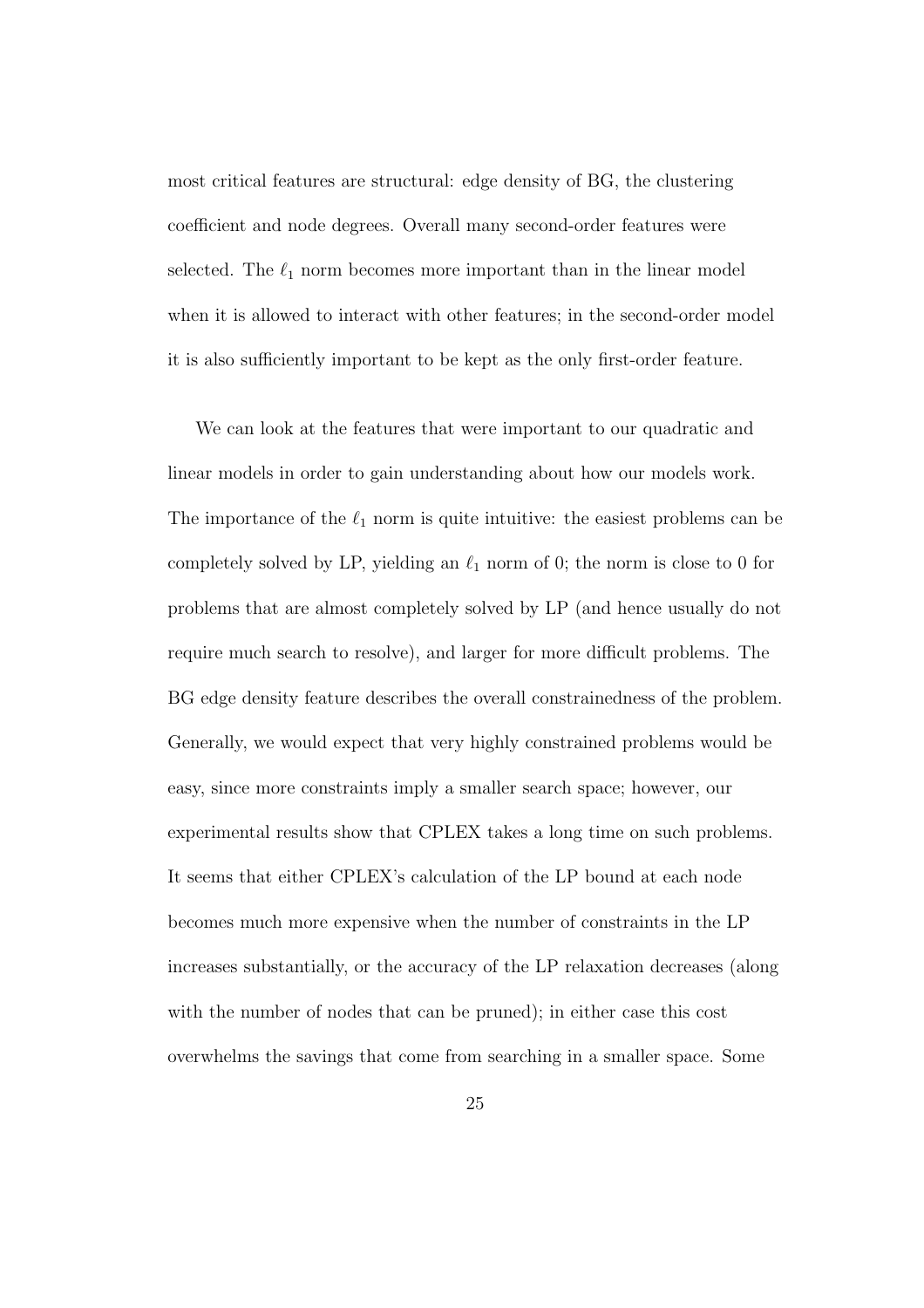other important features are intuitively similar to BG edge density. For example, the node degree statistics describe the max, min, average and standard deviation of the number of constraints in which each variable is involved; they indicate how quickly the search space can be expected to narrow as variables are given values (i.e., as bids are assigned to or excluded from the allocation). Similarly, the clustering coefficient features measure the extent to which variables that conflict with a given variable also conflict with each other, another indication of the speed with which the search space will narrow as variables are assigned. Finally, we can now understand the importance of the feature which was by far the most important in our 6-feature quadratic model: the product of the BG edge density and the integer slack  $\ell_1$  norm. Note that this feature takes a large value only when both BG edge density and  $\ell_1$  norm are large; the explanations above show that problems are easy for CPLEX whenever either of these features has a small value. Since BG edge density and  $\ell_1$  norm are relatively uncorrelated on our data, their product gives a powerful prediction of an instance's hardness.

It is also interesting to notice which features were consistently excluded by subset selection. In particular, it is striking that no price features were important in either our first- or second-order models (except implicitly, as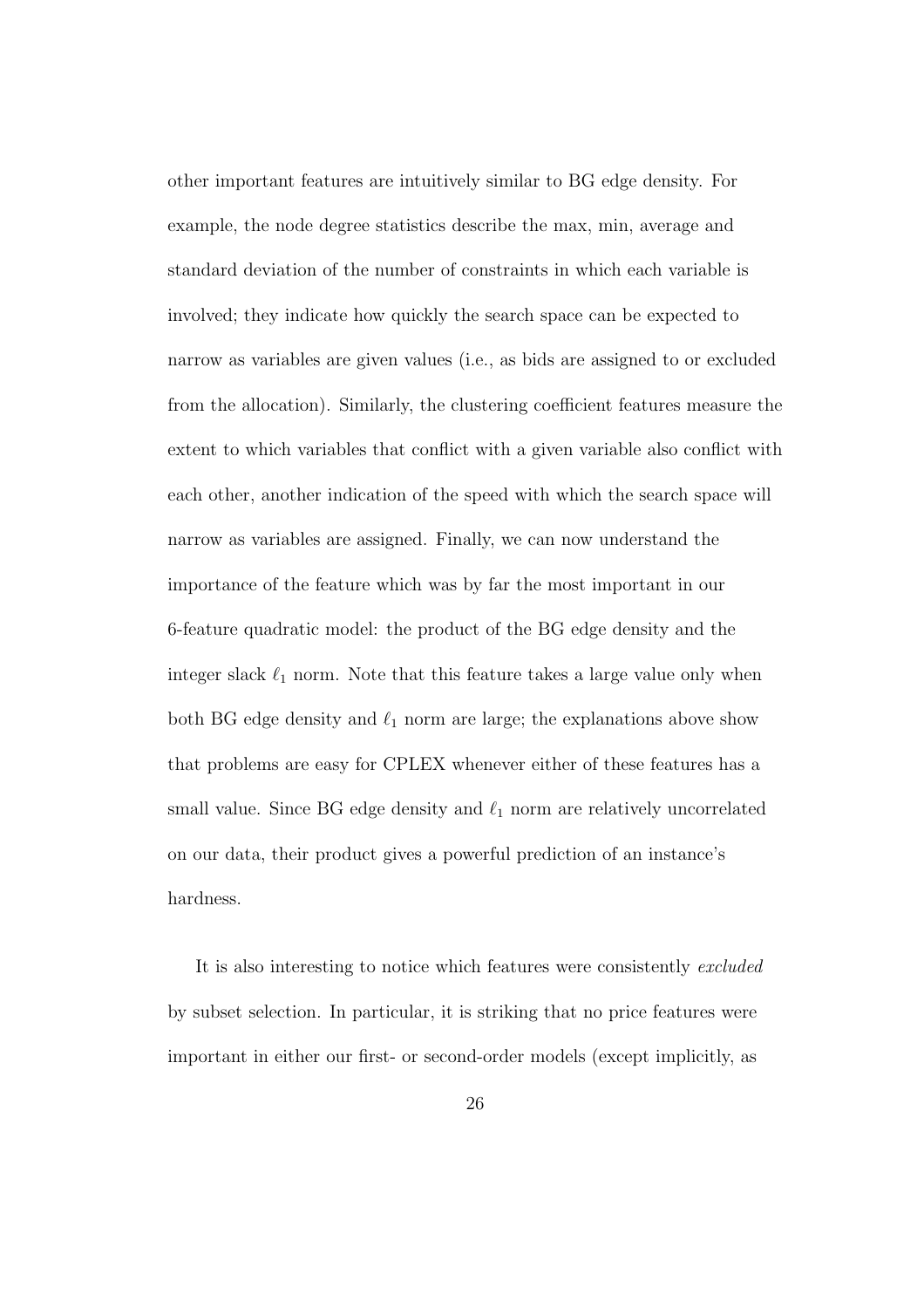part of LP relaxation features). Although price-based features do appear in larger models, they seem not to be as critically important as structural or LP-based features. This may be partially explained by the fact that the removal of dominated bids eliminates the bids that deviate most substantially on price (indeed, it led us to eliminate the "uniform random" (L1) distribution in which average price per good varied most dramatically across bids). Another group of features that were generally not chosen for small subsets were path length features: graph radius, diameter, average minimum path length, etc. It seems that statistics derived from neighbor relations in constraint graphs are much more meaningful for predicting hardness than other graph-theoretic statistics derived from notions of proximity or connectedness.

### 19.4 Using hardness models to build algorithm portfolios

When algorithms exhibit high runtime variance, one is faced with the problem of deciding which algorithm to use for solving a given instance. In 1976 Rice dubbed this the "algorithm selection problem" (Rice 1976). Though Rice offered few concrete techniques, all subsequent work on algorithm selection (e.g., (Gomes and Selman 2001; Lagoudakis and Littman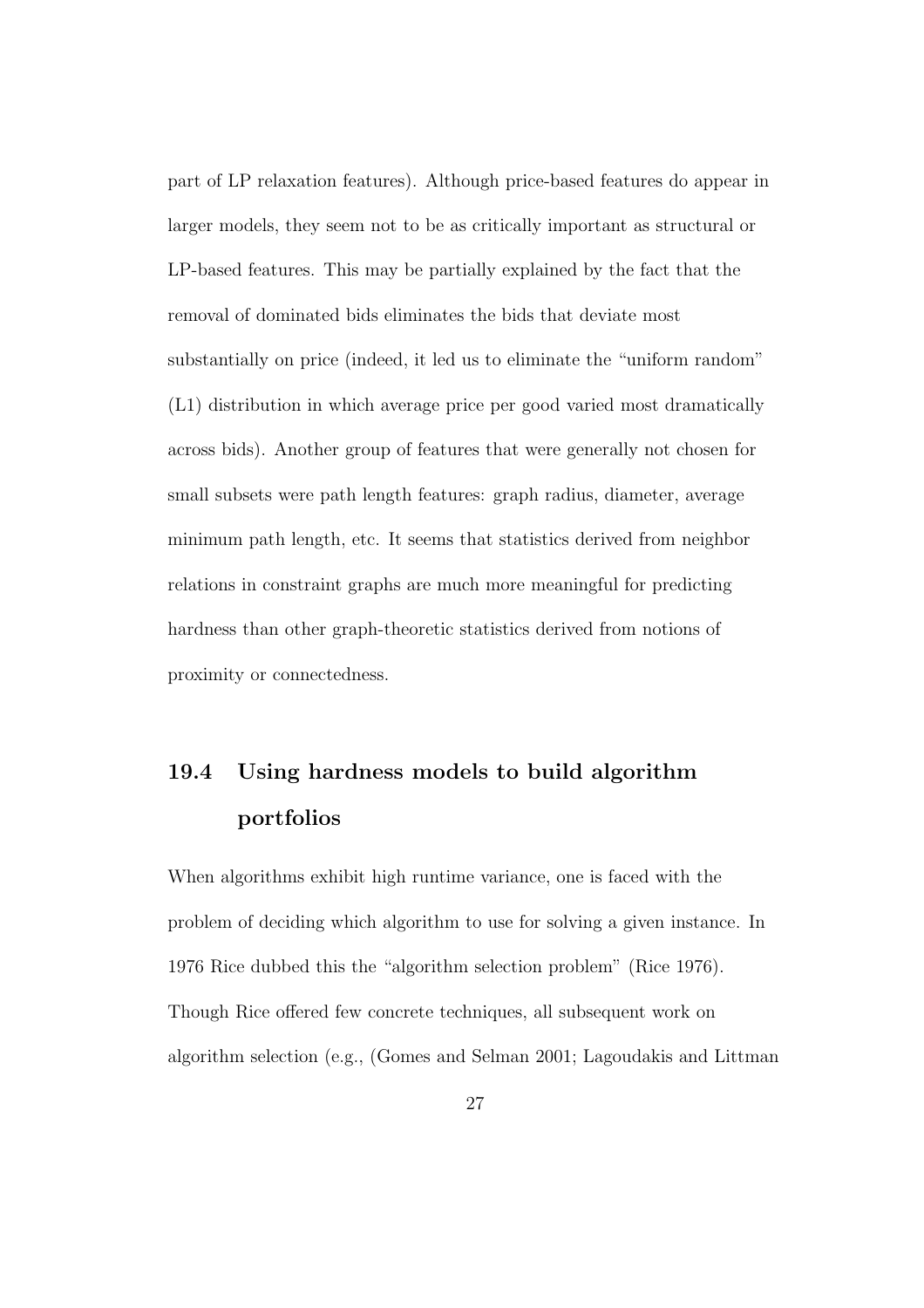$2000$ ; Lagoudakis and Littman  $2001$ ; Lobjois and Lemaître 1998)) can be seen as falling into his framework. Despite this literature, however, the overwhelmingly most common approach to algorithm selection remains measuring different algorithms' performance on a given problem distribution, and then always selecting the algorithm with the lowest average runtime. This approach, which we dub "winner-take-all", has driven recent advances in algorithm design and refinement, but has resulted in the neglect of many algorithms that, while uncompetitive on average, offer excellent performance on particular problem instances. Our consideration of the algorithm selection literature, and our dissatisfaction with the winner-take-all approach, has led us to ask the following two questions. First, what general techniques can we use to perform per-instance (rather than per-distribution) algorithm selection? Second, once we have rejected the notion of winner-take-all algorithm evaluation, how should we evaluate novel algorithms? We address the first question here, and the second question in Section 19.5.

Given our existing technique for predicting runtime, we propose the following simple approach for the construction of algorithm portfolios:

- 1. Train a model for each algorithm, as described above.
- 2. Given an instance: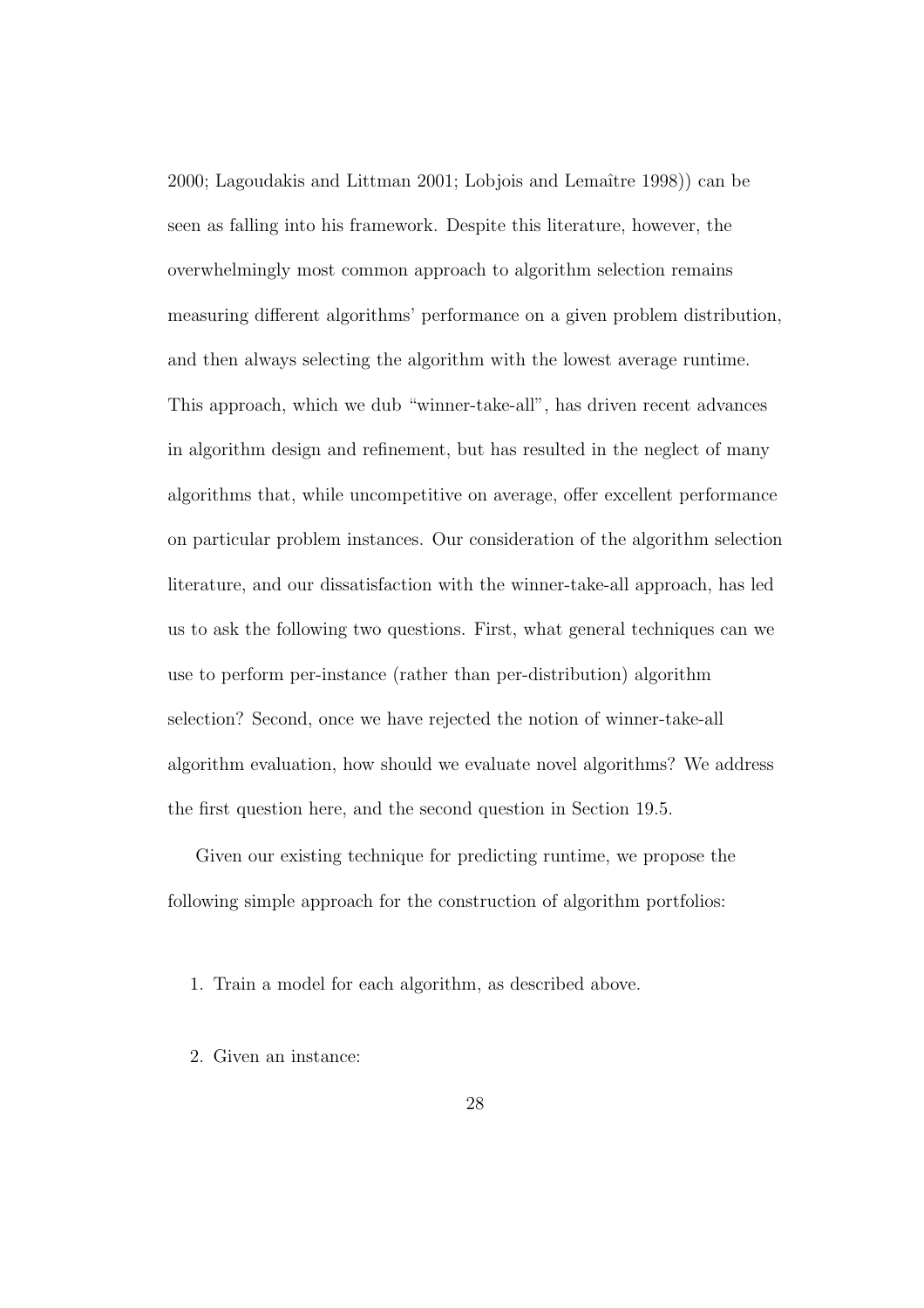- (a) Compute feature values
- (b) Predict each algorithm's running time using runtime models
- (c) Run the algorithm predicted to be fastest

#### 19.4.1 Experimental results

In order to build an algorithm portfolio, we needed more algorithms for solving the WDP. In addition to CPLEX we considered two special-purpose algorithms from the combinatorial auctions literature for which a public implementation was available: GL (Gonen-Lehmann) (Gonen and Lehmann 2001), a simple branch-and-bound algorithm with CPLEX's LP solver as its heuristic and CASS (Fujishima et al. 1999), a more complex branch-and-bound algorithm with a non-LP heuristic. We used the methodology described in Section 19.1.1 to build regression models for GL and CASS; for the results in this section all models were learned using simple linear regression, without a log transformation on the response variable.<sup>6</sup>

Figure 19.11 compares the average runtimes of our three algorithms (CPLEX, CASS, GL) to that of the portfolio (note the change of scale on the graph, and the repeated CPLEX bar). Note that CPLEX would be chosen under winner-take-all algorithm selection. The "optimal" bar shows the performance of an ideal portfolio where algorithm selection is performed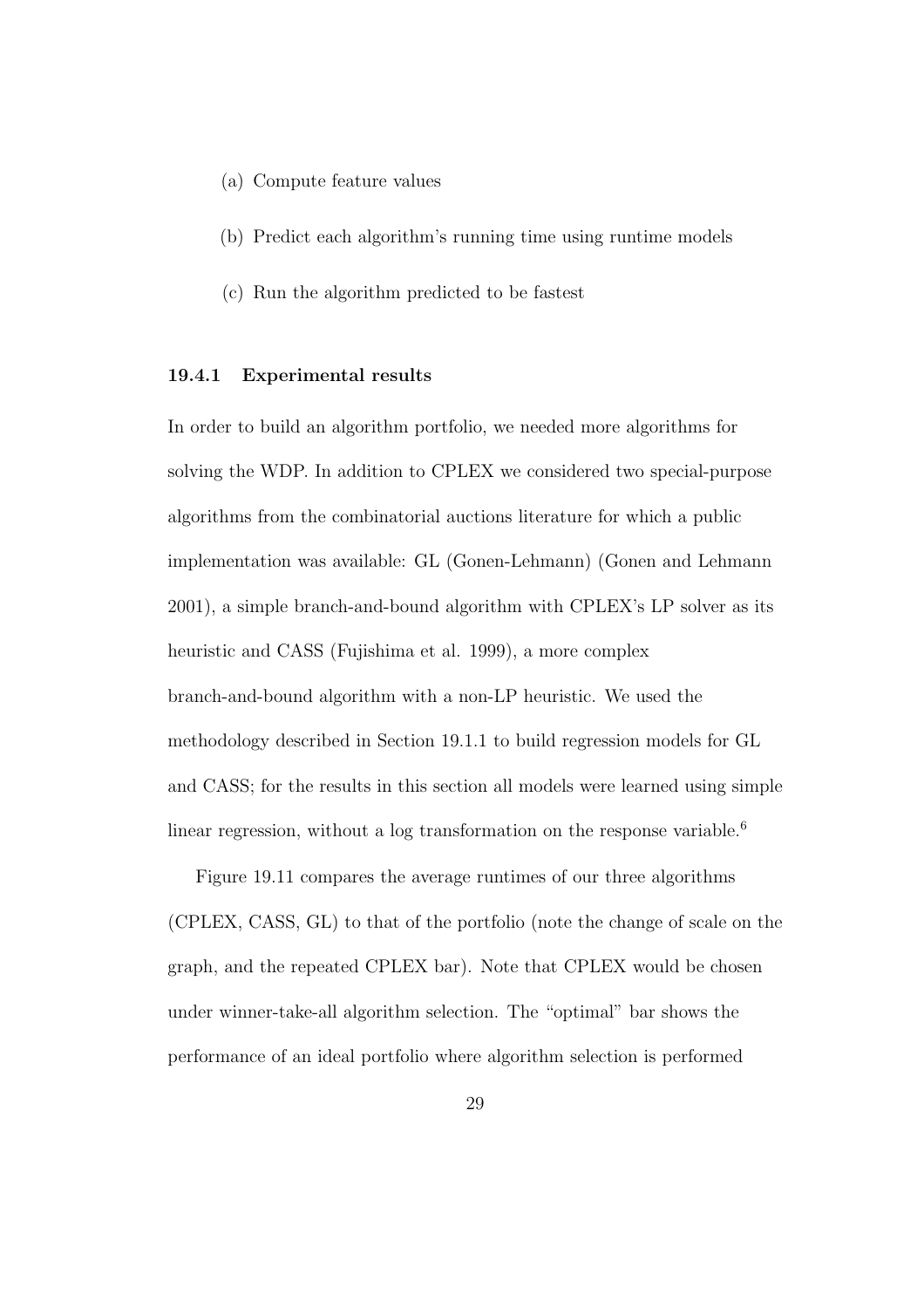

Figure 19.11: Algorithm and Portfolio Runtimes



Figure 19.12: Optimal

Figure 19.13: Selected

perfectly and with no overhead. The portfolio bar shows the time taken to compute features (light portion) and the time taken to run the selected algorithm (dark portion). Despite the fact that CASS and GL are much slower than CPLEX on average, the portfolio outperforms CPLEX by roughly a factor of 3. Moreover, neglecting the cost of computing features, our portfolio's selections take only 5% longer to run than the optimal selections.

Figures 19.12 and 19.13 show the frequency with which each algorithm is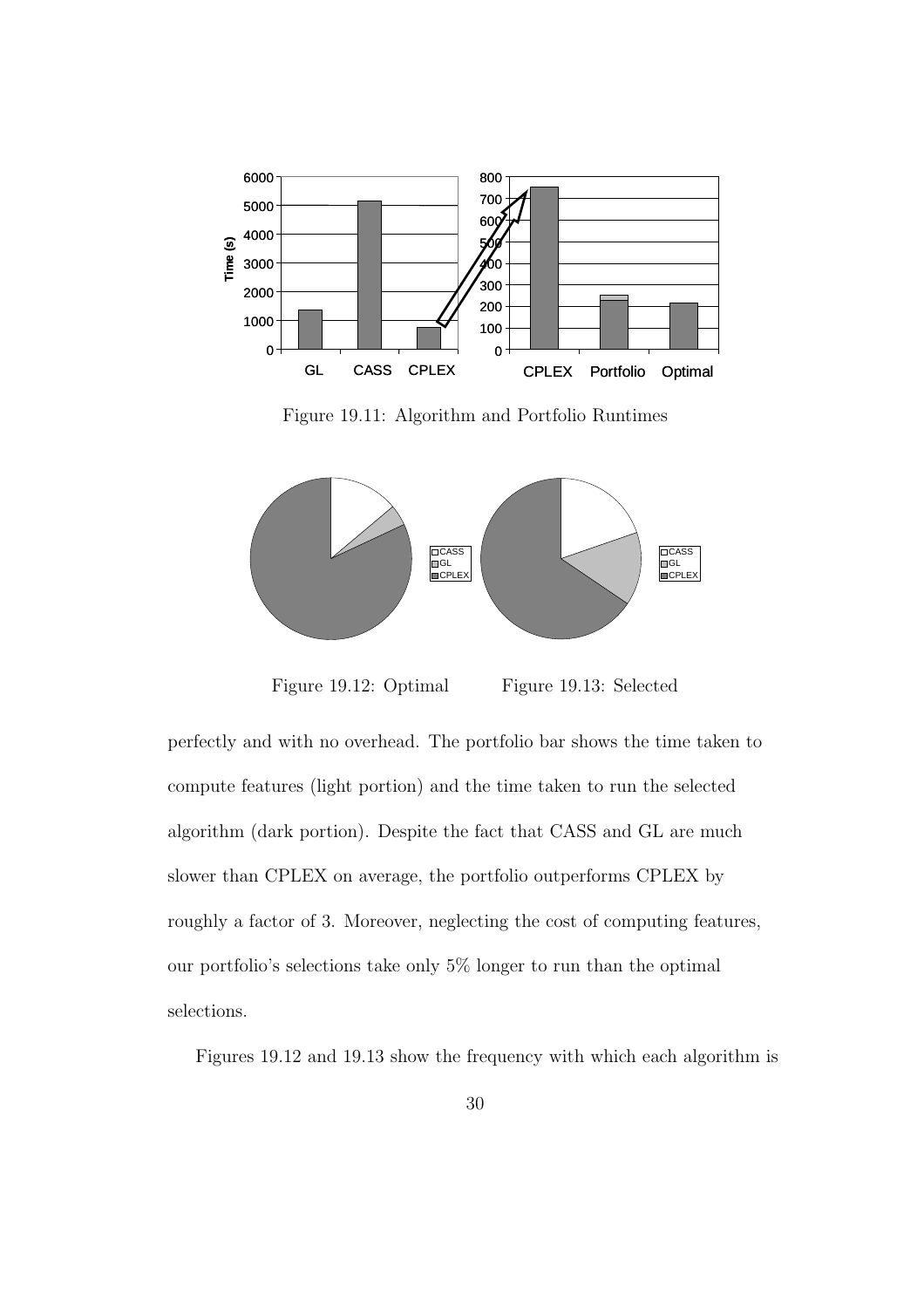selected in the ideal portfolio and in our portfolio. They illustrate the quality of our algorithm selection and the relative value of the three algorithms. Observe that our portfolio does not always make the right choice (in particular, it selects GL much more often than it should). However, most of the mistakes made by our models occur when both algorithms have very similar running times; these mistakes are not very costly, explaining why our portfolio's choices have a running time so close to optimal.

Observe that our variable importance analysis from Section 19.3.2 gives us some insight about why an algorithm like CASS is able to provide such large gains over algorithms like CPLEX and GL on a significant fraction of instances.<sup>7</sup> Unlike CASS, both GL and CPLEX use an LP relaxation heuristic. It is possible that when the number of constraints (and thus the bid graph edge density feature) increases, such heuristics become less accurate, or larger LP input size incurs substantially higher per-node costs. On the other hand, additional constraints reduce feasible search space size. Like many search algorithms, CASS often benefits whenever the search space becomes smaller; thus, CASS can achieve better overall performance on problems with a very large number of constraints.

We can also compare the performance of our portfolio to an alternative portfolio that task-swaps among its constituent algorithms, described for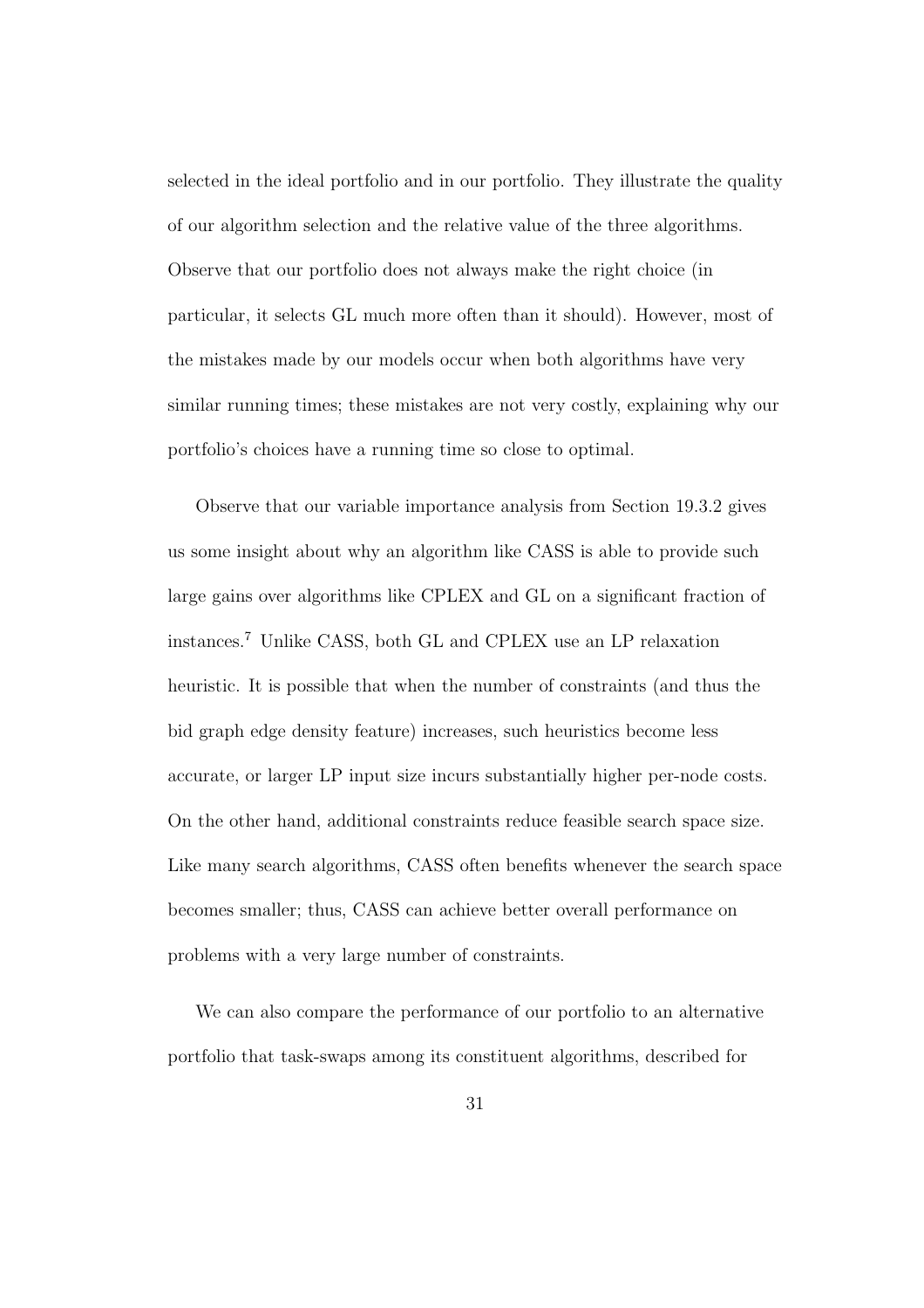example in Gomes and Selman (2001). Portfolios built using this approach always take time equal to the number of algorithms in the portfolio times the runtime of the optimal portfolio. Thus, on this dataset running the alternative portfolio would have been only very slightly faster than running CPLEX alone. If we observe that GL is rarely chosen by the optimal portfolio and that it contributes little over CPLEX when it is chosen, we can conclude that GL should be dropped from the task-swapping portfolio. Even if we do so, however, the alternate portfolio still takes nearly twice as long to run as the portfolio built using our techniques.

### 19.5 Using hardness models to induce hard distributions

Once we have recognized the value of selecting among existing WDP algorithms using a portfolio approach, it is necessary to reexamine the data we use to design and evaluate our algorithms. When the purpose of designing new algorithms is to reduce the time that our portfolio will take to solve problems, we should aim to produce new algorithms that complement that existing portfolio. First, it is essential to choose a distribution  $D$  that reflects the problems that will be encountered in practice. Given a portfolio, the greatest opportunity for improvement is on instances that are hard for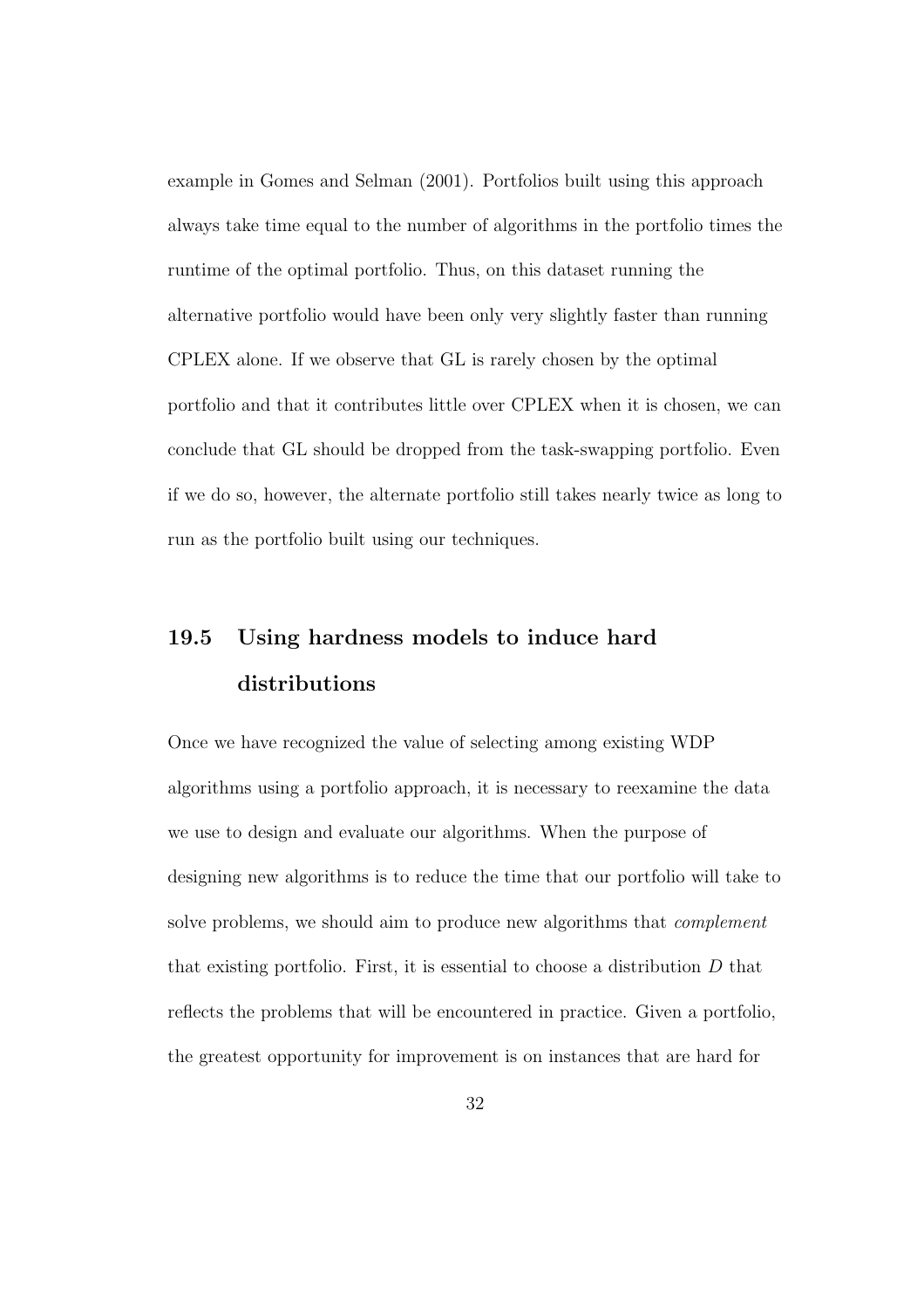that portfolio, very common in  $D$ , or both. More precisely, the importance of a region of problem space is proportional to the amount of time the current portfolio spends working on instances in that region. (For previous work on generating hard test data on a different problem domain, see e.g., Selman et al. (1996).)

#### 19.5.1 Inducing harder distributions

Let  $H_f$  be a model of portfolio runtime based on instance features, constructed as the minimum of the models that constitute the portfolio. By normalizing, we can reinterpret this model as a density function  $h_f$ . By the argument above, we should generate instances from the product of this distribution and our original distribution, D. However, it is problematic to sample from  $D \cdot h_f$ : D may be non-analytic (an instance generator), while  $h_f$ depends on features and so can only be evaluated after an instance has been created.

One way to sample from  $D \cdot h_f$  is rejection sampling (Doucet et al. 2001): generate problems from D and keep them with probability proportional to  $h_f$ . Furthermore, if there exists a second distribution that is able to guide the sampling process towards hard instances, rejection sampling can use it to reduce the expected number of rejections before an accepted sample. This is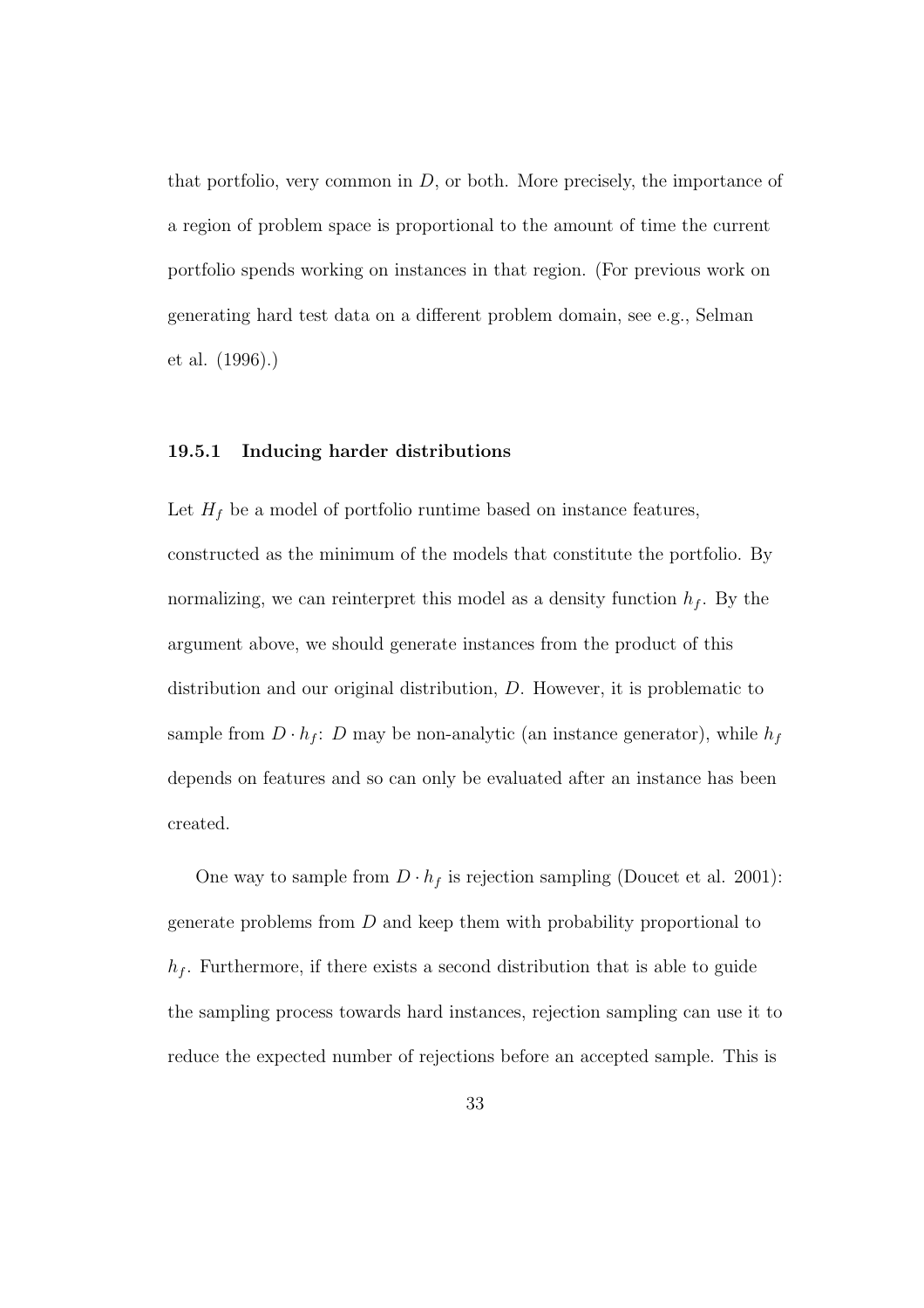indeed the case for parameterized instance generators: e.g., all of the CATS (and legacy) distributions have some tunable parameters  $\overrightarrow{p}$ , and although the hardness of instances generated with the same parameter values can vary widely,  $\overrightarrow{p}$  is (weakly) predictive of hardness. We can generate instances from  $D \cdot h_f$  in the following way:<sup>8</sup>

- 1. Create a hardness model  $H_p$  with features  $\vec{p}$ , and normalize it to create a pdf,  $h_p$ .
- 2. Generate a large number of instances from  $D \cdot h_p$ .
- 3. Construct a distribution over instances by assigning each instance s probability proportional to  $\frac{H_f(s)}{h_p(s)}$ , and select an instance by sampling from this distribution.

Observe that if  $h_p$  turns out to be helpful, hard instances from  $D \cdot h_f$  will be encountered quickly. Even in the worst case where  $h_p$  directs the search away from hard instances, observe that we still sample from the correct distribution because the weights are divided by  $h_p(s)$  in step 3.

In our case, D is factored as  $D_g \cdot D_{p_i}$ , where  $D_g$  is a uniform distribution over the CATS and legacy instance generators in our dataset, each having a different parameter space, and  $D_{p_i}$  is a distribution over the parameters of the chosen instance generator *i*. In this case it is difficult to learn a single  $H_p$ .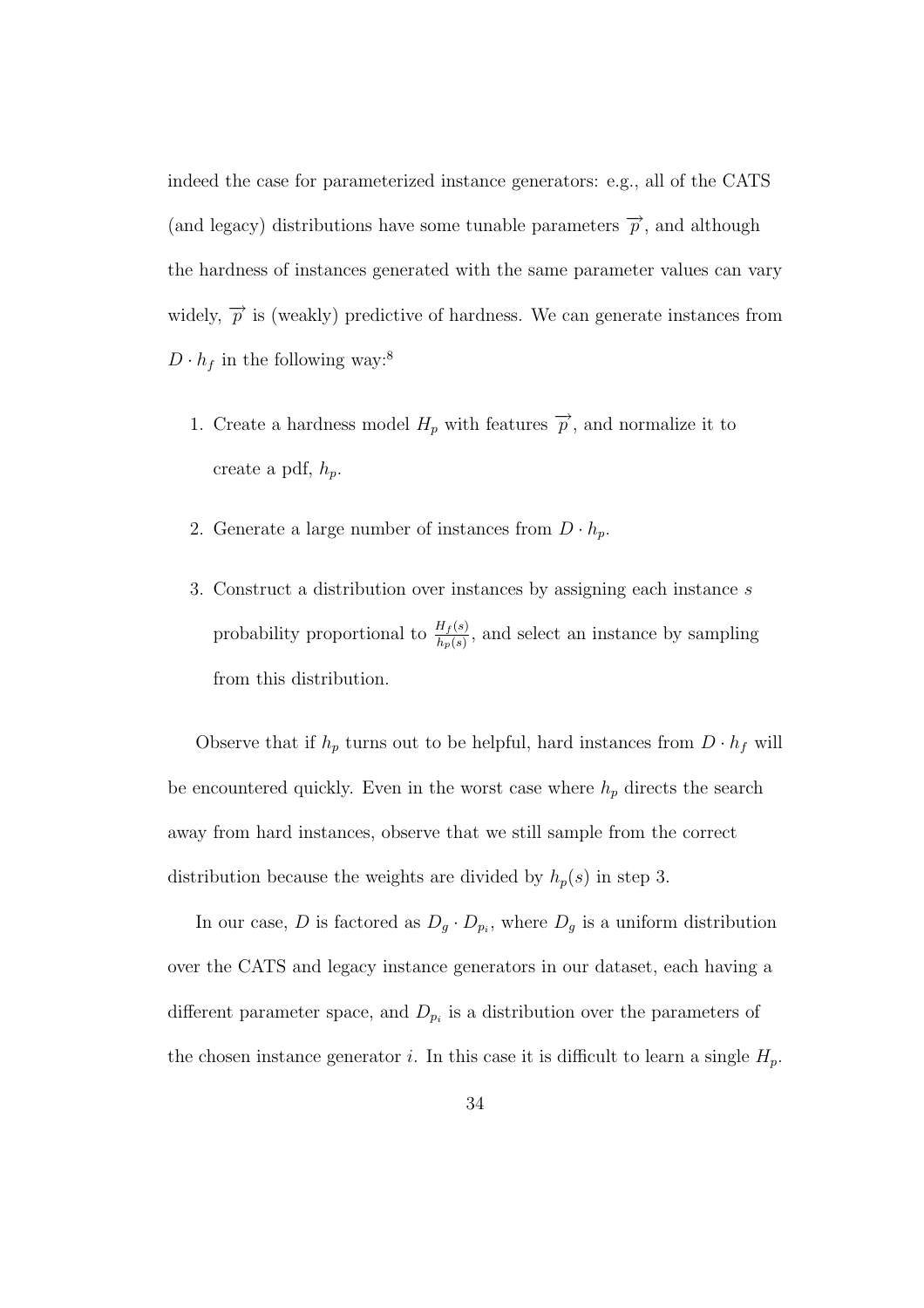A good solution is to factor  $h_p$  as  $h_g \cdot h_{p_i}$ , where  $h_g$  is a hardness model using only the choice of instance generator as a feature, and  $h_{p_i}$  is a hardness model in instance generator i's parameter space. Likewise, instead of using a single feature-space hardness model  $H_f$ , we can train a separate model for each generator  $H_{f,i}$  and normalize each to a pdf  $h_{f,i}$ .<sup>9</sup> The goal is now to generate instances from the distribution  $D_g \cdot D_{p_i} \cdot h_{f,i}$ , which can be done as follows:

- 1. For every instance generator *i*, create a hardness model  $H_{p_i}$  with features  $\overrightarrow{p_i}$ , and normalize it to create a pdf,  $h_{p_i}$ .
- 2. Construct a distribution over instance generators  $h<sub>g</sub>$ , where the probability of each generator  $i$  is proportional to the average hardness of instances generated by i.
- 3. Generate a large number of instances from  $(D_g \cdot h_g) \cdot (D_{p_i} \cdot h_{p_i})$ 
	- (a) select a generator i by sampling from  $D_g \cdot h_g$
	- (b) select parameters for the generator by sampling from  $D_{p_i} \cdot h_{p_i}$
	- (c) run generator i with the chosen parameters to generate an instance.
- 4. Construct a distribution over instances by assigning each instance s from generator *i* probability proportional to  $\frac{H_{f,i}(s)}{h_g(s) \cdot h_{p_i}(s)}$ , and select an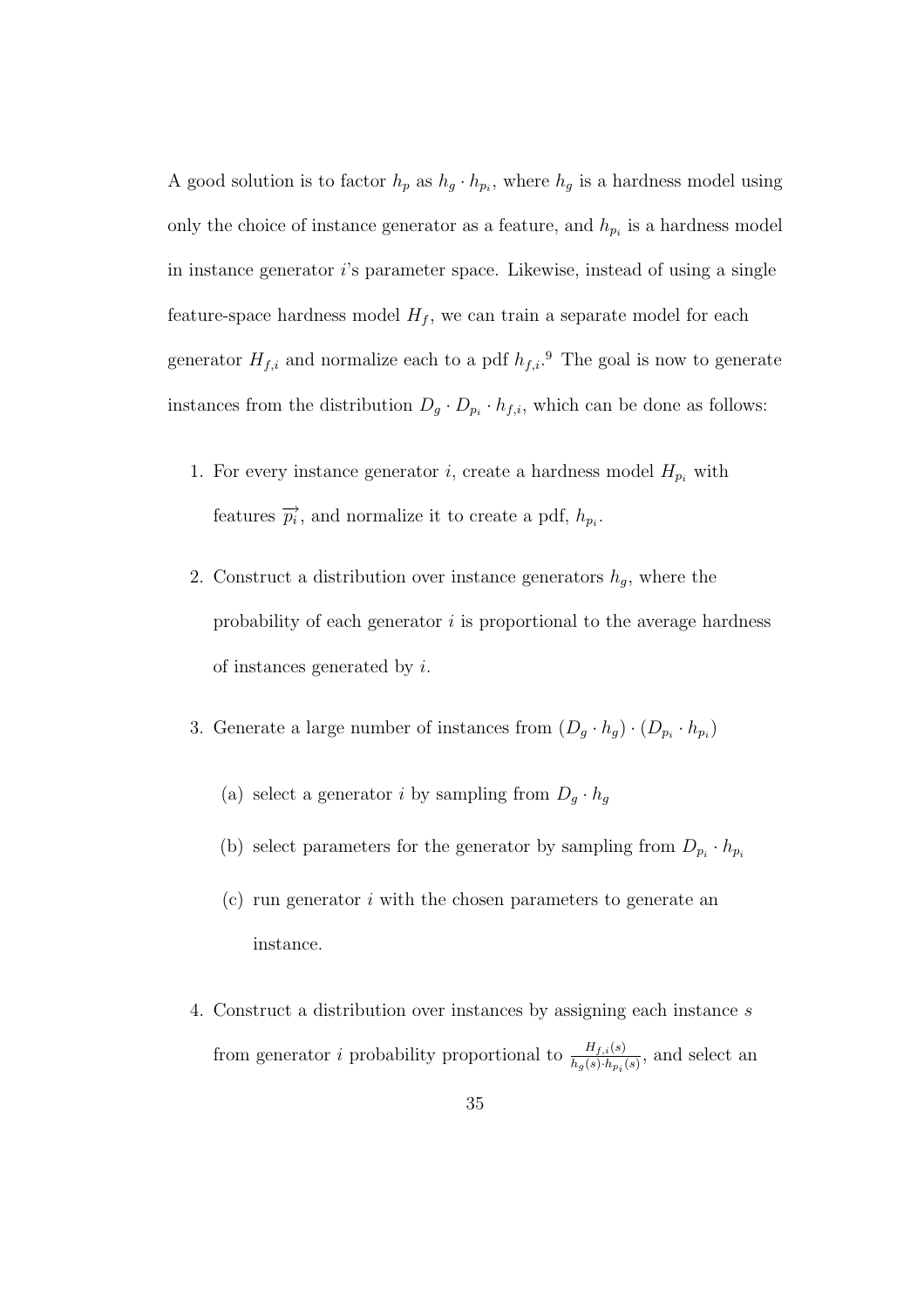

instance by sampling from this distribution.

#### 19.5.2 Experimental results

Due to the wide spread of runtimes in our composite distribution  $D$  (7 orders of magnitude) and the high accuracy of our model  $h_f$ , it is quite easy for our technique to generate harder instances. These results are presented in Figure 19.14. Because our runtime data was capped, there is no way to know if the hardest instances in the new distribution are harder than the hardest instances in the original distribution; note, however, that very few easy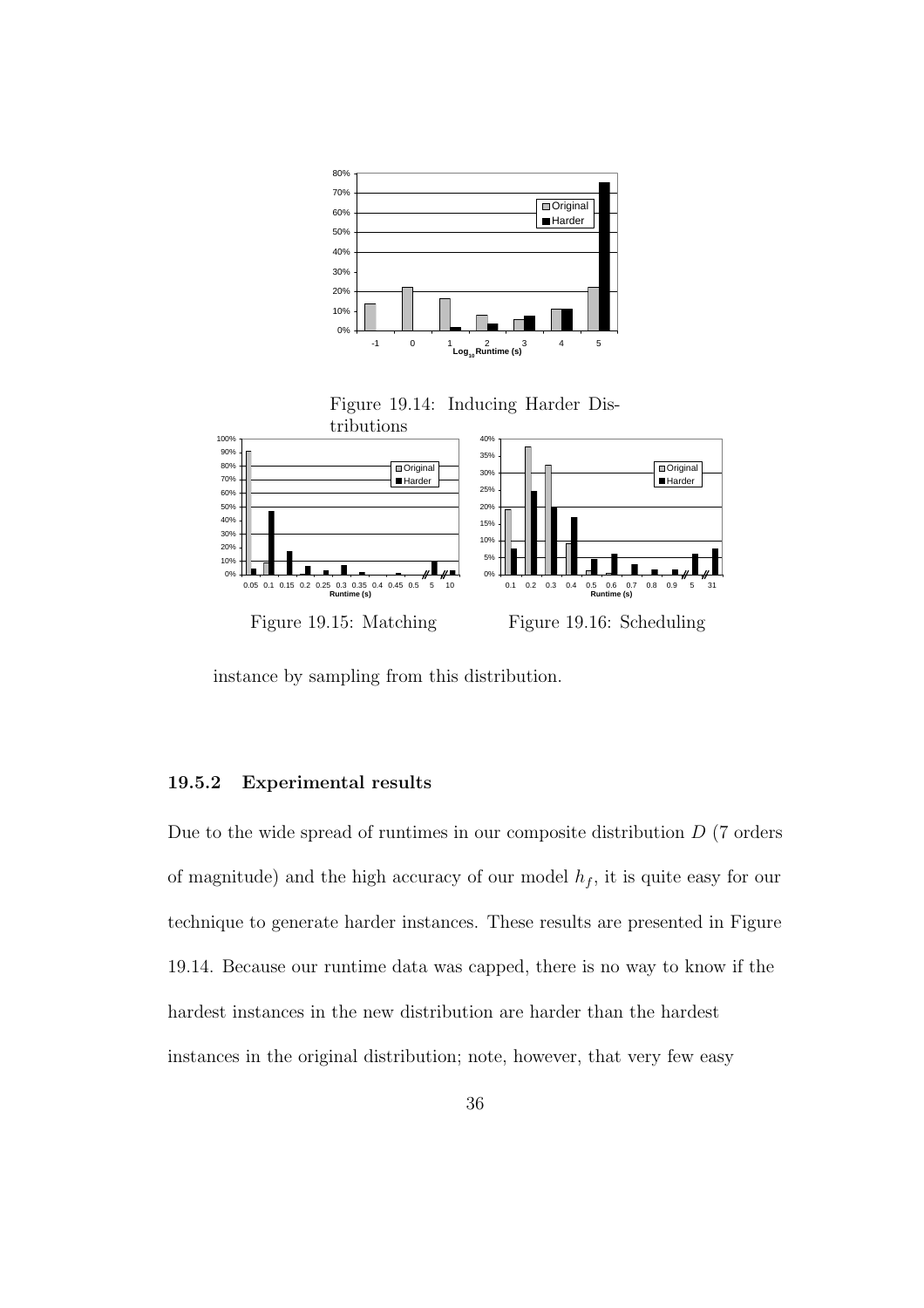instances are generated. Instances in the induced distribution came predominantly from the CATS "arbitrary" distribution, with most of the rest from "L3".

To demonstrate that our technique also works in more challenging settings, we sought a different distribution with small runtime variance. As described in Chapter 18, there has been ongoing discussion in the WDP literature about whether those CATS distributions that are relatively easy could be configured to be harder. We consider two easy distributions with low variance from CATS, matching and scheduling, and show that they can indeed be made much harder than originally proposed. Figures 19.15 and 19.16 show the histograms of the runtimes of the ideal portfolio before and after our technique was applied. In fact, for these two distributions we generated instances that were (respectively) 100 and 50 times harder than anything we had previously seen! Moreover, the average runtime for the new distributions was greater than the observed *maximum* running time on the original distribution.

### 19.6 Conclusion

In this chapter we showed how to build models of the empirical hardness of WDP, and discussed various applications for these models. First, we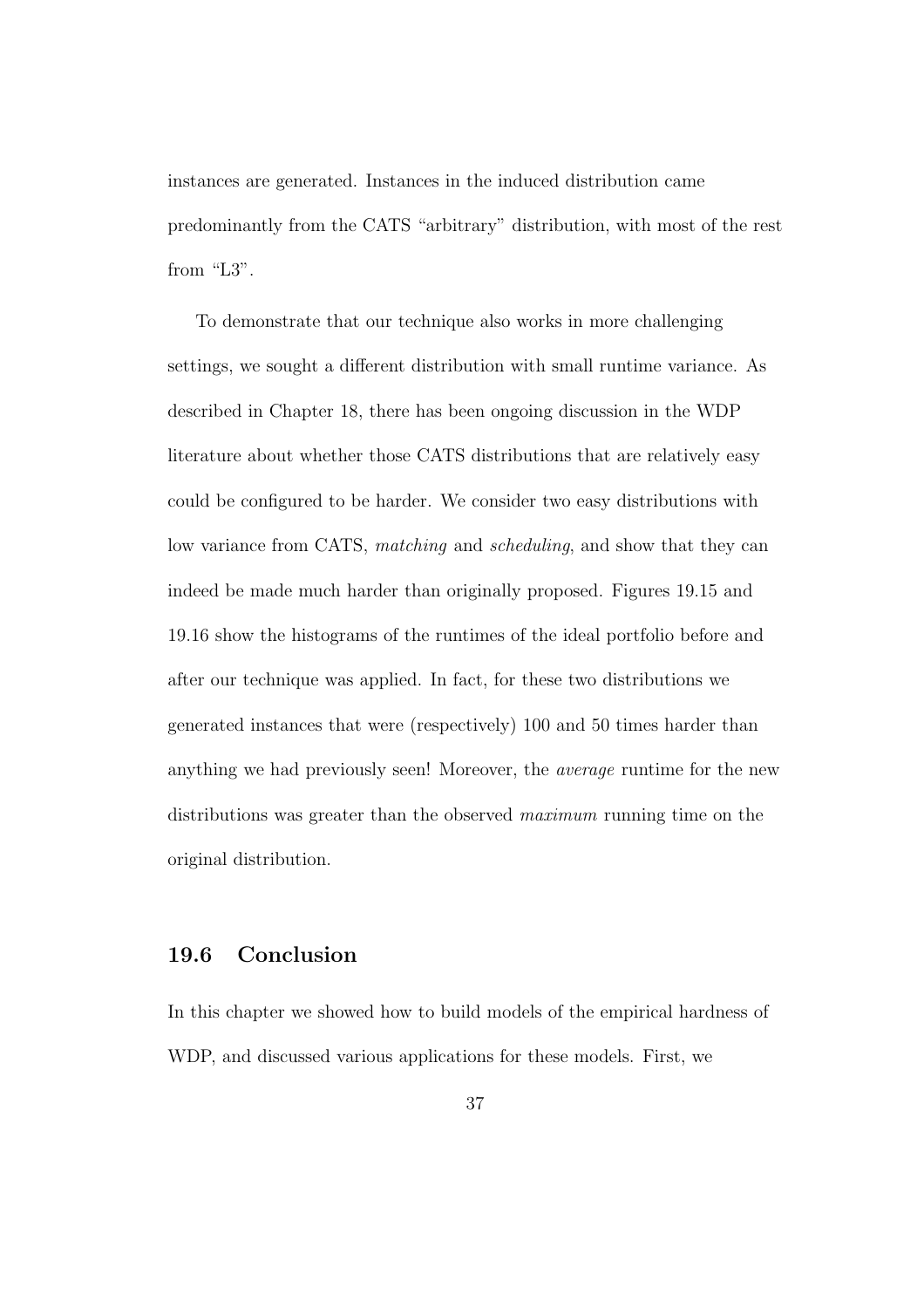identified structural, distribution-independent features of WDP instances and showed that they contain enough information to predict CPLEX running time with high accuracy. Next, we showed that these models can be effective for straightforward prediction of running time, gaining deeper insight into empirical hardness through the analysis of learned models, the construction of algorithm portfolios, and tuning distributions for hardness.

#### Acknowledgments

This chapter is based on work first presented in Leyton-Brown et al. (2002), Leyton-Brown et al. (2003b) and Leyton-Brown et al. (2003a). We would therefore like to acknowledge the contributions of Galen Andrew and James McFadden, who were coauthors on Leyton-Brown et al. (2003b) and Leyton-Brown et al. (2003a).

#### Notes

<sup>1</sup>We must note that CPLEX is constantly being improved. Unfortunately, it is not easy to rerun 3 CPU-years worth of experiments. The results presented here are specific to version 7.1, and might change in future versions. We emphasize, however, that both the techniques and features that we introduce here are quite general, and can be applied to any WDP solver. Furthermore, limited experiments with CPLEX 8.0 suggest that the qualitative runtime dis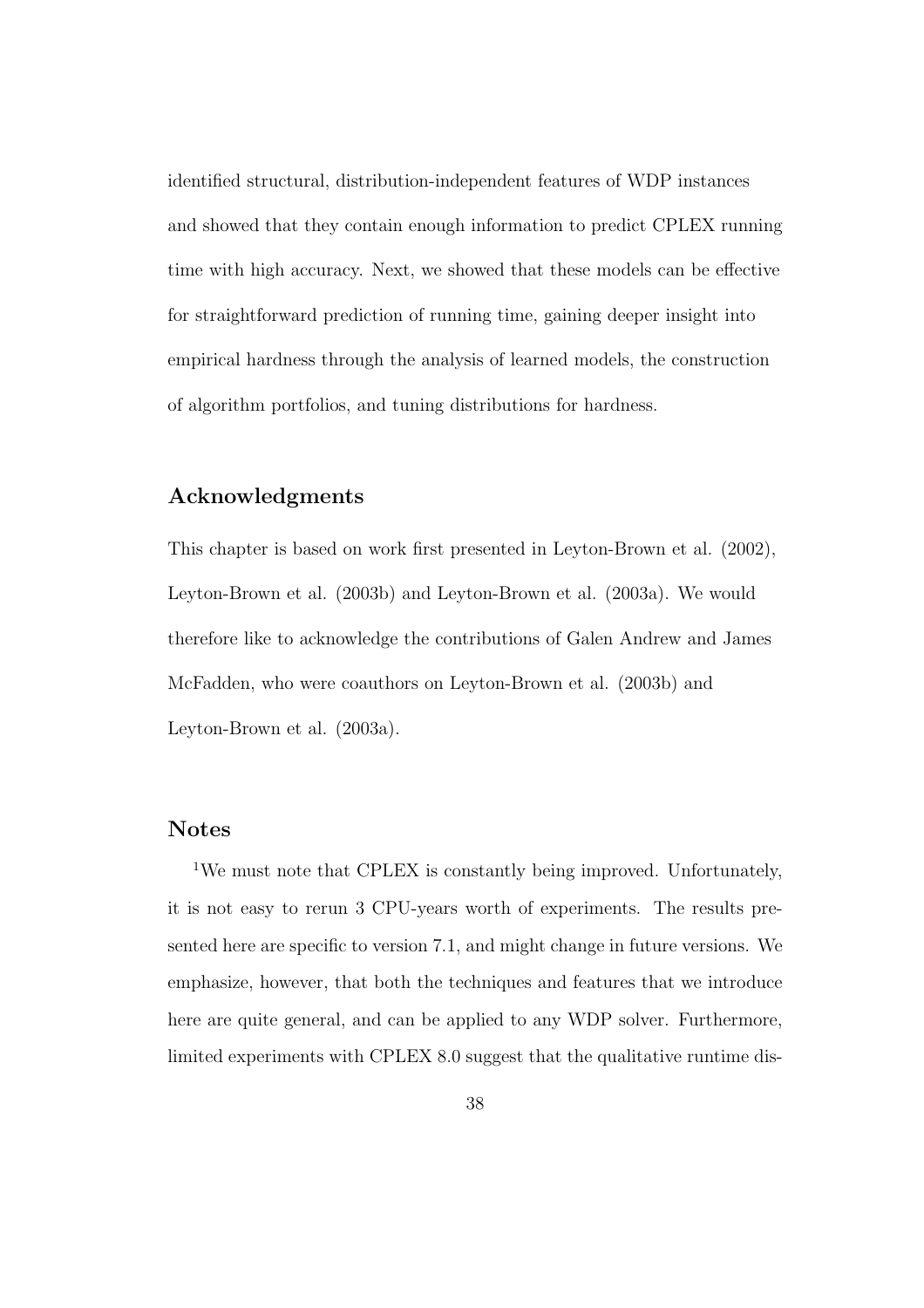tribution and our models' accuracy remain very similar to the results presented here, at least for our WDP benchmark distributions.

<sup>2</sup>The attentive reader will notice the omission of the CATS Paths generator from this list. Indeed, we did initially include instances from this generator in our experiments. However, the definition of this generator changed substantially from version 1.0 of the CATS software (Leyton-Brown et al. 2000) to version 2.0 (Chapter 18). To avoid confusion we dropped these instances, though we note that the change did not make a significant difference to our experimental results.

<sup>3</sup>We thank Rámon Béjar for providing code for calculating the clustering coefficient.

<sup>4</sup>It would have been desirable to include some measure of the size of the (unpruned) search space. For some problems branching factor and search depth are used; for WDP neither is easily estimated. A related measure is the number of maximal independent sets of BG, which corresponds to the number of feasible solutions. However, this counting problem is hard, and to our knowledge does not have a polynomial-time approximation.

<sup>5</sup>Cross-validation is a standard machine learning technique which provides an unbiased estimate of test set error using only the training set. First, the training set is split into k different subsets. Validation set errors are then computed by performing learning in turn on each of  $k-1$  of those subsets and evaluating resulting model on the remaining subset. The average of these  $k$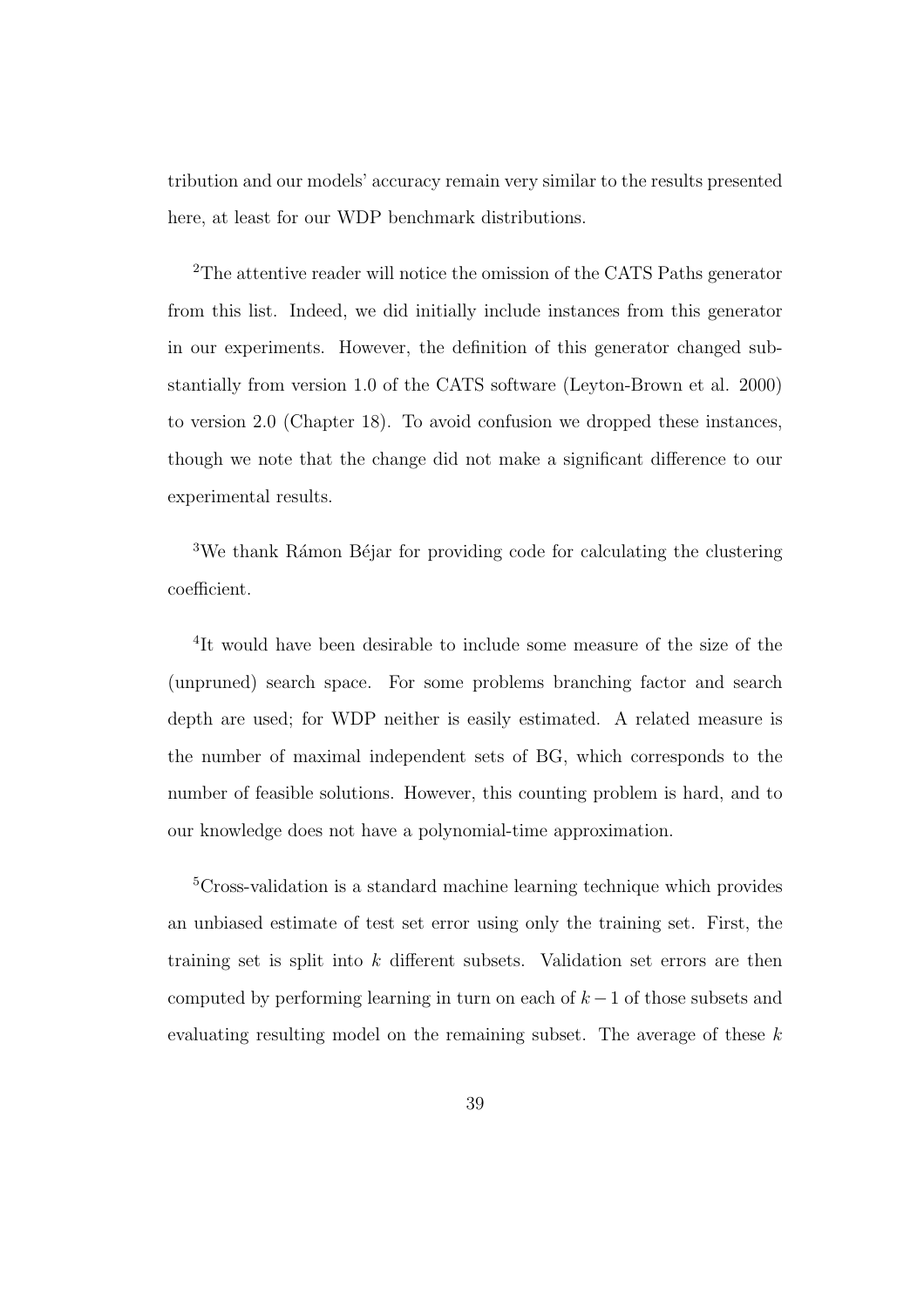validation set errors is then used as an approximation of model's performance on test data.

<sup>6</sup>We argued above that applying a log transform to the response variable leads to regression models that minimize relative rather than absolute error. This is useful when building models with the goal of understanding why instances vary in empirical hardness. In this section, on the other hand, we care about building portfolios that will outperform their constituent algorithms in terms of average runtime. This implies that we are concerned with absolute error, and so we do not perform a log transform in this case.

7Observe that, in order to maintain continuity with other parts of the chapter such as this variable importance analysis, we have described the construction of algorithm portfolios optimized for fixed-size inputs. We have observed (both with combinatorial auctions and in other domains like SAT) that it is possible to build accurate runtime models with variable-size data and hence that our portfolio approach is not restricted in any way to fixed-size inputs. It is therefore worth emphasizing that our methodology for building both empirical hardness models and algorithm portfolios can be applied directly to the construction of models for variable-size data.

<sup>8</sup>In true rejection sampling step 2 would generate a single instance that would be then accepted or rejected in step 3. Our technique approximates this process, but doesn't require us to normalize  $H_f$  and guarantees that we will output an instance after generating a constant number of samples.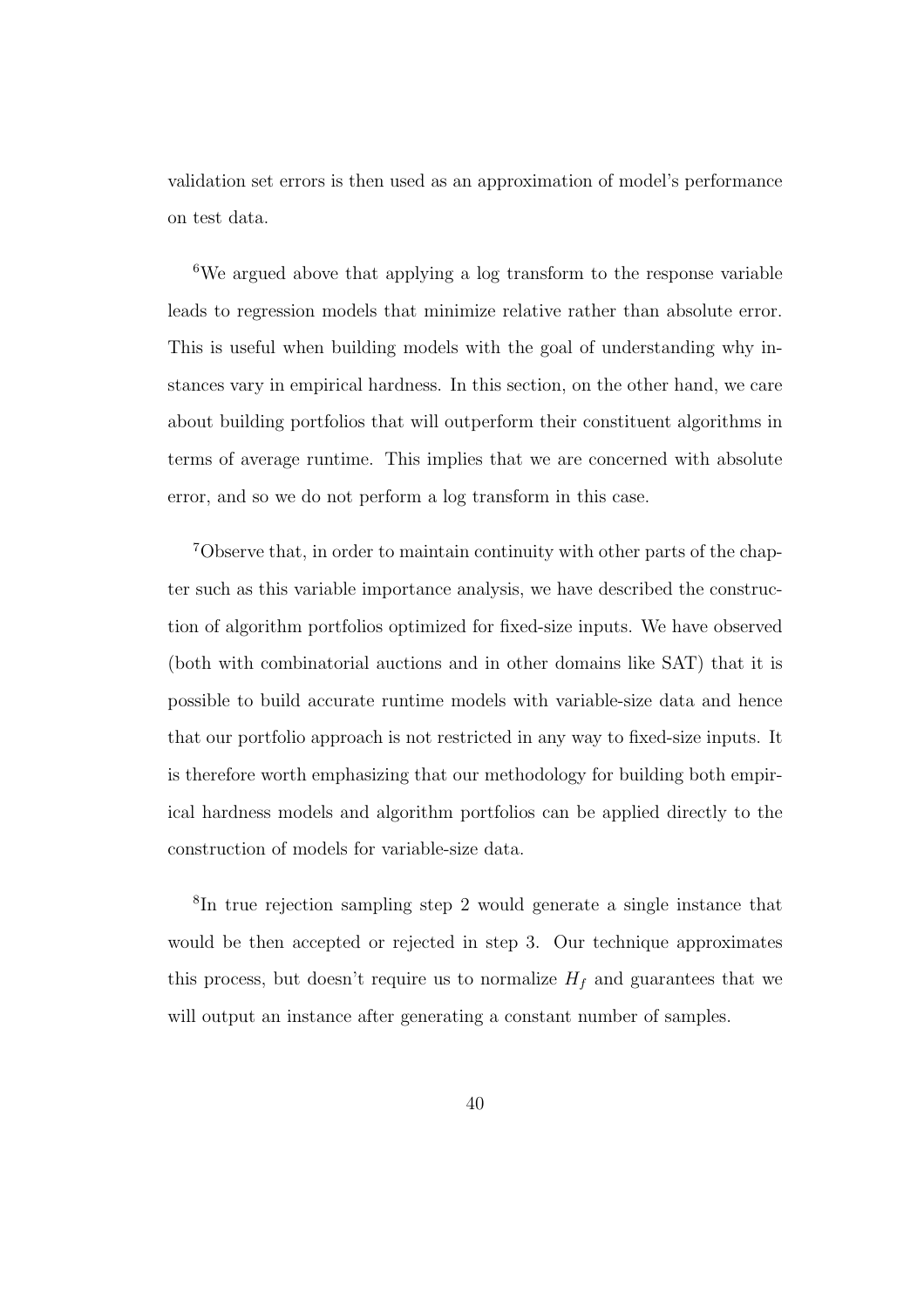<sup>9</sup>However, the experimental results presented in Figures 19.14–19.16 use hardness models  $H_f$  trained on the whole dataset rather than using models trained on individual distributions. Learning new models would probably yield even better results.

#### References

- Achlioptas, Dimitris, Carla P. Gomes, Henry A. Kautz and Bart Selman (2000). Generating satisfiable problem instances. AAAI.
- Cheeseman, Peter, Bob Kanefsky and William M. Taylor (1991). Where the Really Hard Problems Are. IJCAI-91.
- Doucet, Arnaud, Nando de Freitas and Neil Gordon (ed.) (2001). Sequential Monte Carlo methods in practice. Springer-Verlag.
- Fujishima, Yuzo, Kevin Leyton-Brown and Yoav Shoham (1999). Taming the computational complexity of combinatorial auctions: Optimal and approximate approaches. IJCAI.
- Gomes, Carla P. and Bart Selman (1997). Problem structure in the presence of perturbations. AAAI/IAAI.
- Gomes, Carla P. and Bart Selman (2001). Algorithm portfolios. Artificial Intelligence, 126(1-2), 43–62.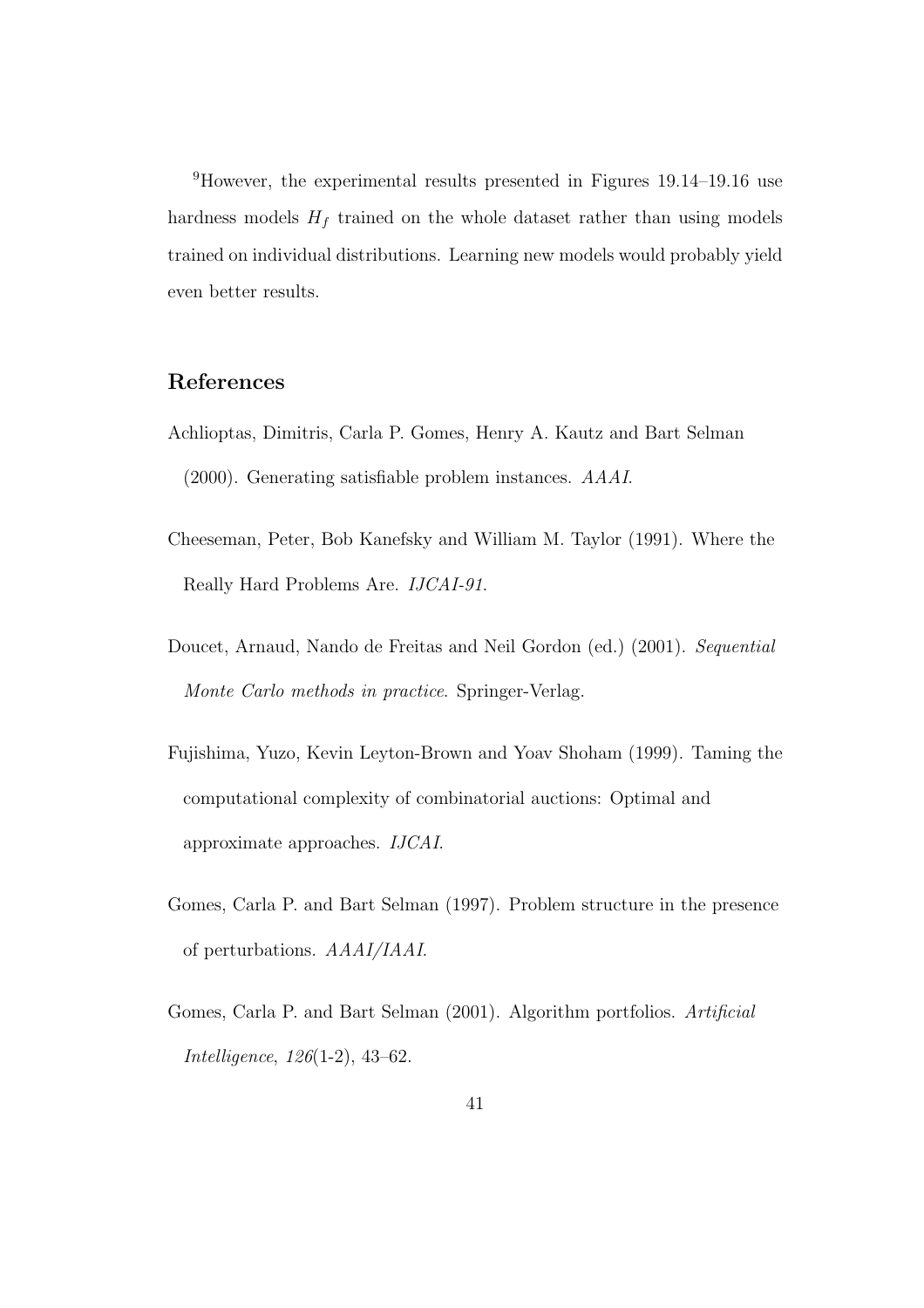- Gonen, Rica and Daniel Lehmann (2000). Optimal solutions for multi-unit combinatorial auctions: Branch and bound heuristics. ACM Conference on Electronic Commerce.
- Gonen, Rica and Daniel Lehmann (2001). Linear programming helps solving large multi-unit combinatorial auctions (Technical Report TR-2001-8). Leibniz Center for Research in Computer Science.
- Hastie, Trevor, Robert Tibshirani and Jerome Friedman (2001). Elements of statistical learning. Springer.
- Horvitz, Eric, Yongshao Ruan, Carla P. Gomes, Henry A. Kautz, Bart Selman and David M. Chickering (2001). A Bayesian approach to tackling hard computational problems. UAI.
- Korf, Richard E. and Michael Reid (1998). Complexity analysis of admissible heuristic search. AAAI-98.
- Lagoudakis, Michail and Michael Littman (2000). Algorithm selection using reinforcement learning. ICML.
- Lagoudakis, Michail and Michael Littman (2001). Learning to select branching rules in the DPLL procedure for satisfiability. LICS/SAT.
- Leyton-Brown, Kevin, Eugene Nudelman, Galen Andrew, James McFadden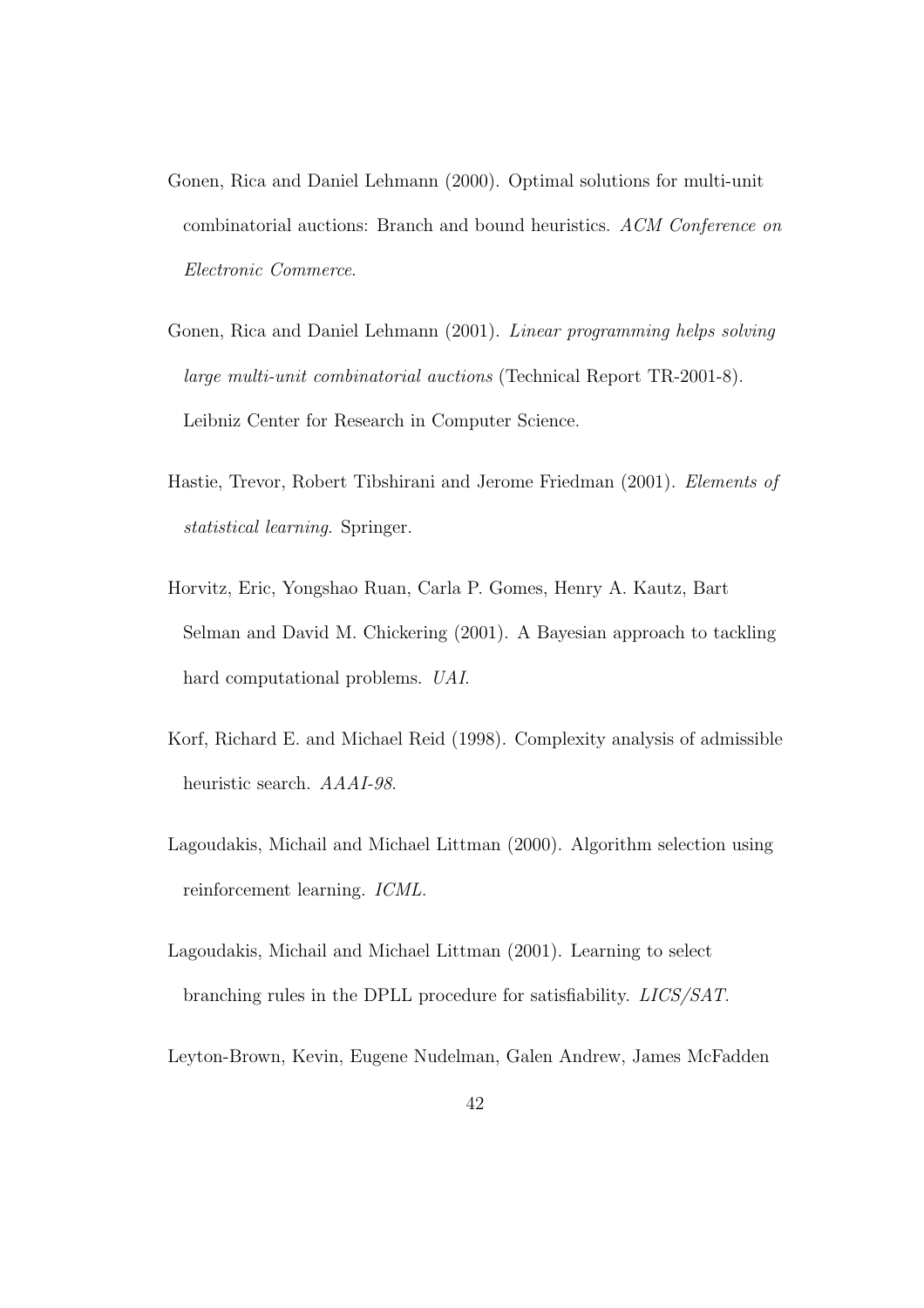and Yoav Shoham (2003a). Boosting as a metaphor for algorithm design. Constraint Programming.

- Leyton-Brown, Kevin, Eugene Nudelman, Galen Andrew, James McFadden and Yoav Shoham (2003b). A portfolio approach to algorithm selection. IJCAI-03.
- Leyton-Brown, Kevin, Eugene Nudelman and Yoav Shoham (2002). Learning the empirical hardness of optimization problems: The case of combinatorial auctions. CP.
- Leyton-Brown, Kevin, Mark Pearson and Yoav Shoham (2000). Towards a universal test suite for combinatorial auction algorithms. ACM EC.
- Lobjois, Lionel and Michel Lemaître (1998). Branch and bound algorithm selection by performance prediction. AAAI.
- Monasson, Rémi, Riccardo Zecchina, Scott Kirkpatrick, Bart Selman and Lidror Troyansky (1998). Determining computational complexity for characteristic 'phase transitions'. Nature, 400.
- Rice, John R. (1976). The algorithm selection problem. Advances in Computers, 15, 65–118.